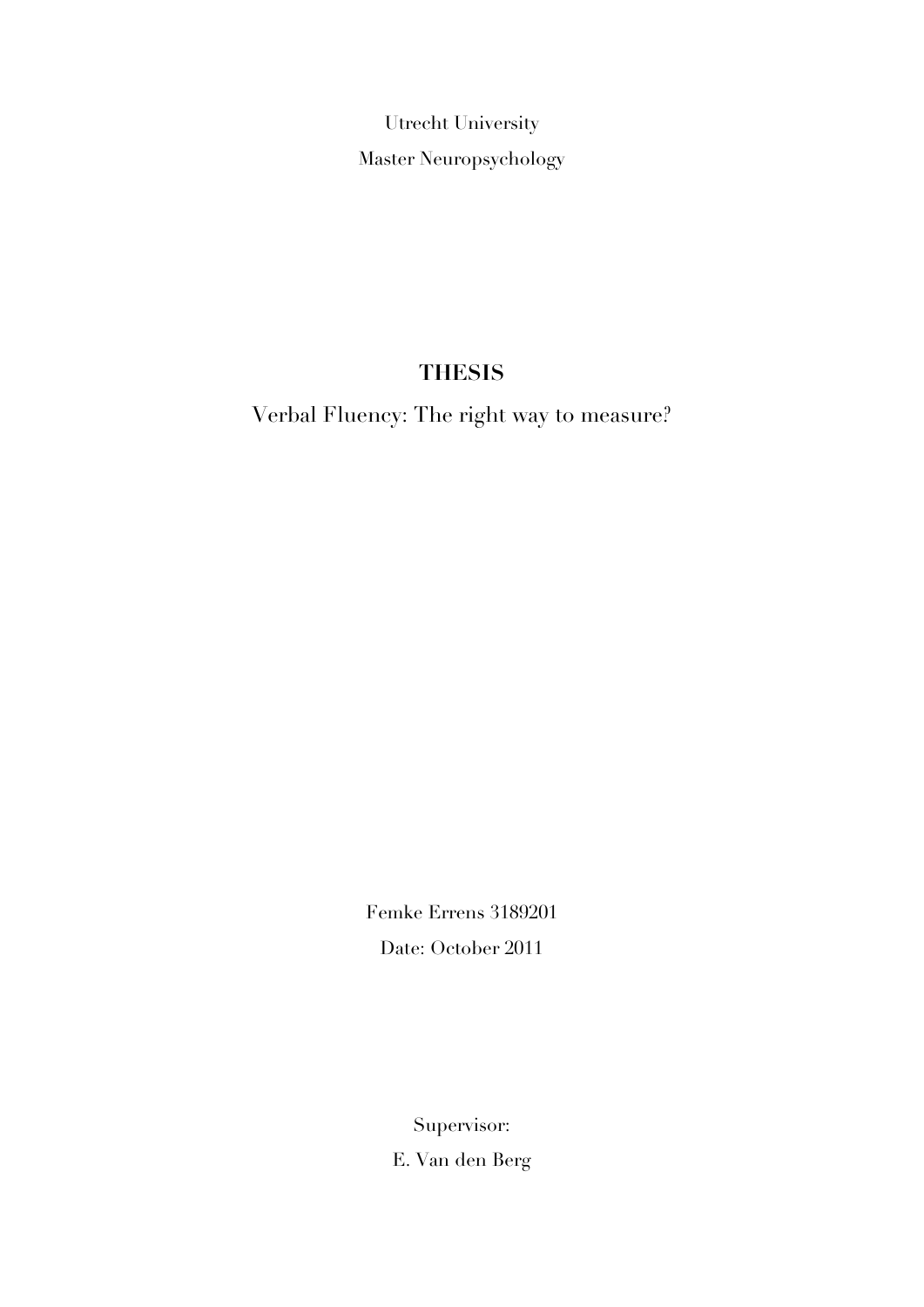Utrecht University Master Neuropsychology

# **THESIS**

Verbal Fluency: The right way to measure?

## **ABSTRACT**

Verbal Fluency is a means of measuring the ability of a person to organize their thinking. A population in which these problems in organization of thinking have been reported is Type 2 diabetes mellitus.

Until now the most common way to measure Verbal Fluency was the total amount of words. It is argued that the total amount of words does not measure the processes underlying performance on Verbal Fluency. In the current study the database form the Utrecht Diabetic Encephalopathy study (UDES) was used and this time the performances of the 190 respondents were reviewed in a different way in order see if the underlying processes could be measured. Performances were reviewed by means of clustering, switching and time. Results show that the new means of measuring for both semantic and phonological fluency only shows differences after a period of time and that the new means of measuring does not correlate with neuropsychological tasks that measure memory and executive functioning.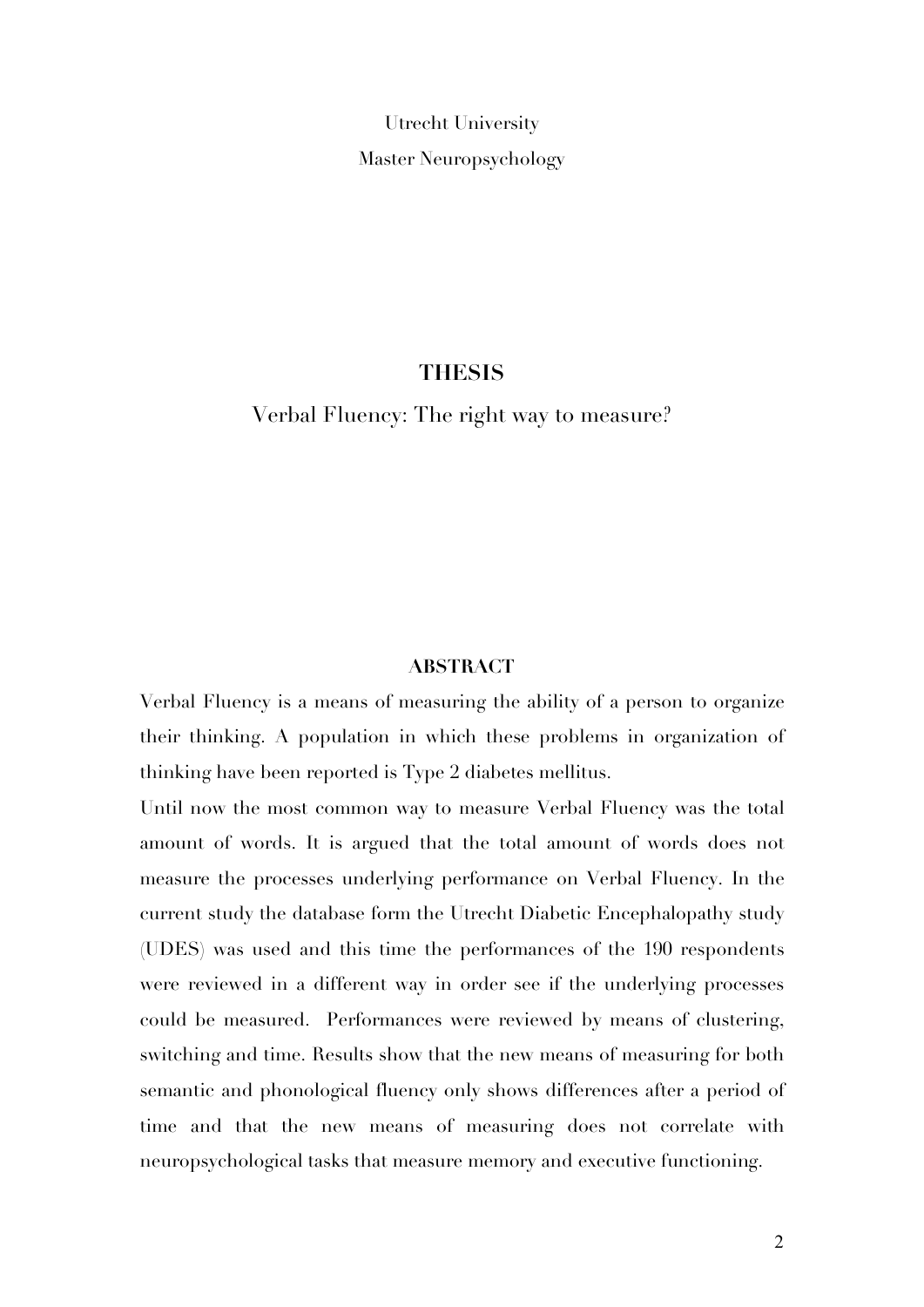## **INTRODUCTION**

Worldwide, Verbal Fluency (VF) tasks are used to examine cognitive functioning. Performance on this task is thought to depend on cognitive processes, such as the ability to search for and retrieve information, an efficient strategy use and attention (Hurks, Schrans, Meijs, Wassenberg, Feron & Jolles, 2010). The VF test is commonly used to evaluate the integrity of these executive functions and memory functions. Simply put this task provides a means of finding out whether and how well someone can organize their thinking (Pihlajamaki, Tanila, Hanninen, Kononen, Laasko, Partanen, Soininen & Aronen, 2000). The task requires people to generate as many words as possible beginning with a specified letter (phonemic fluency) or to name words from a specified semantic category (semantic fluency), all within an allotted period of time. Performance of the task depends on retrieval of words from long –term storage and executive control of the process. VF tasks are sensitive to the presence of most forms of brain damage, traumatic brain injury, diffuse cerebral illness and neurodegenerative disorders (Abwender, Swan, Bowerman & Connoly, 2001) and is therefore a commonly used neuropsychological test.

Verbal Fluency Test's (VFT) are considered to assess mostly frontal lobe function. This is supported by functional imaging studies which demonstrate activation during VFT's, in the left frontal cortex corresponding to Broca's area, in the dorsolateral prefrontal cortex, pre – motor cortex and the cerebellum. These studies used mainly phonological fluency. Based on neuropathological and psychological findings in early Alzheimer's disease, the assumption can be made that medial temporal lobe function is necessary for retrieving semantically associated words, which is needed in the semantic fluency task (Pihlajamaki et. al, 2000). These studies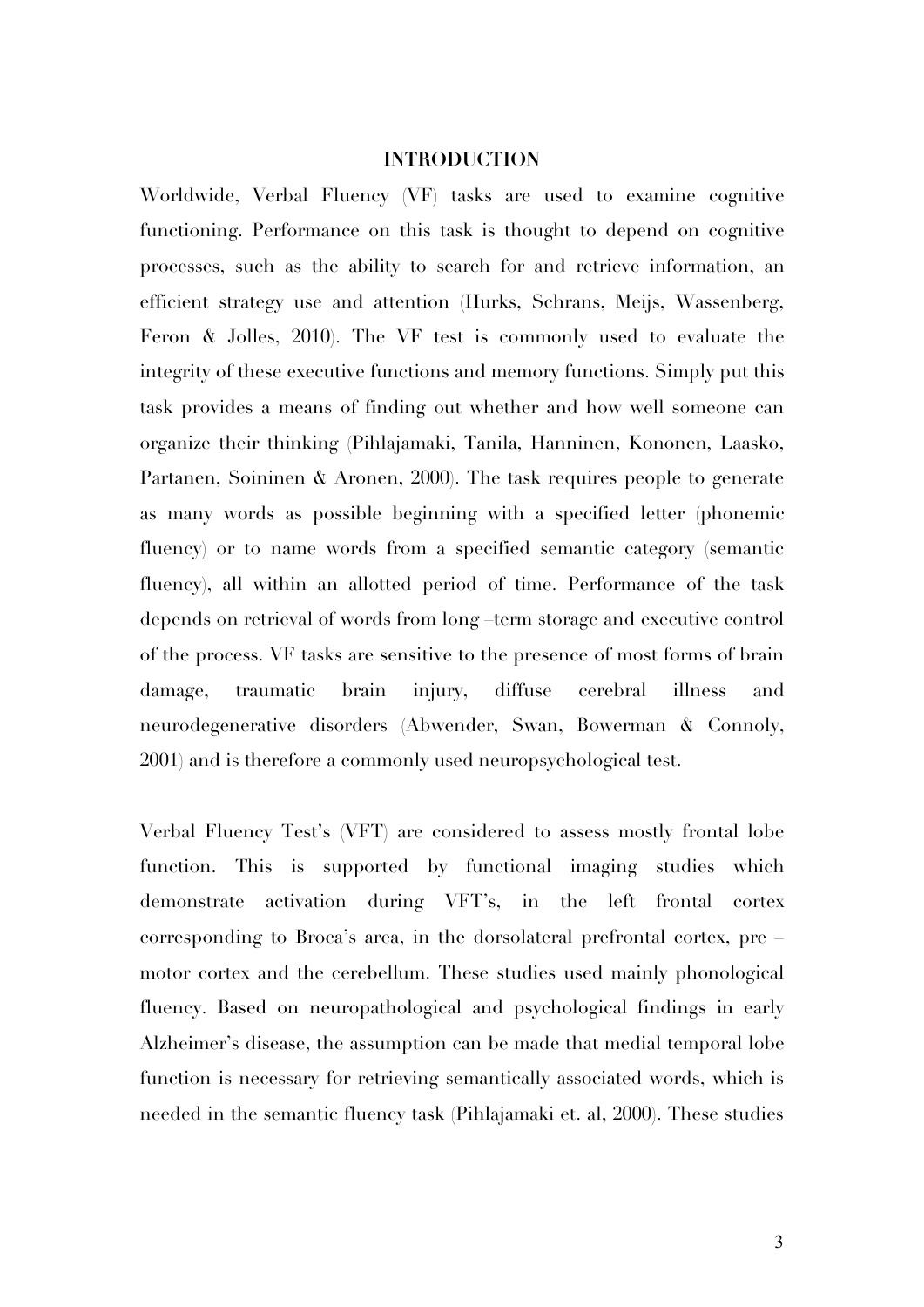show that phonological fluency mainly lies in the frontal lobes and semantic fluency relies on MTL function.

Most studies define VF task performance as the total numbers of words produced within a limited set time and category. It has been argued, however, that this scoring method does not provide information about the processes underlying performance on the VF tasks (Troyer, 2000). Recent experiments have shown that a more direct insight in the processes and interconnections, underlying VF task performance, can be derived by studying (a) the pattern of correct responses as a function of time and/or (b) measures of systemic organization of information, such as word clustering (Hurks et. al, 2010). The ability to create clusters, including producing subcategories, is dependent on verbal memory and word storage. The ability to shift between clusters, depends on cognitive abilities such as strategic search, set shifting and cognitive flexibility (Koren, Kofman & Berger, 2005). The ability to produce clusters (for example pets or farm animals) and the ability to efficiently shift between clusters (Koren et al., 2005), underlie optimal fluency (Troyer, Moscovitch & Wincour, 1997). In a different study by Troyer, Moscovitch, Wincour, Alexander & Stuss (1998) it was shown that frontal lesions show impaired switching with phonemic fluency and temporal lobe lesions show impaired clustering in semantic fluency. This combines the underlying abilities mentioned by Troyer et. al (1997) and the brain regions involved mentioned by Pihlajamaki et. al (2000).

In line with the information stated above, several investigators have observed that words tend to be produced in semantic clusters on semantic fluency tasks and in phonemic clusters on phonemic fluency tasks. Clusters are defined as burst of words over time that are semantically or phonemically related. There is pattern of responding, which suggests a two – process model involving (a) a search for semantic subcategories followed by (b) an output mechanism to produce as many words as possible from the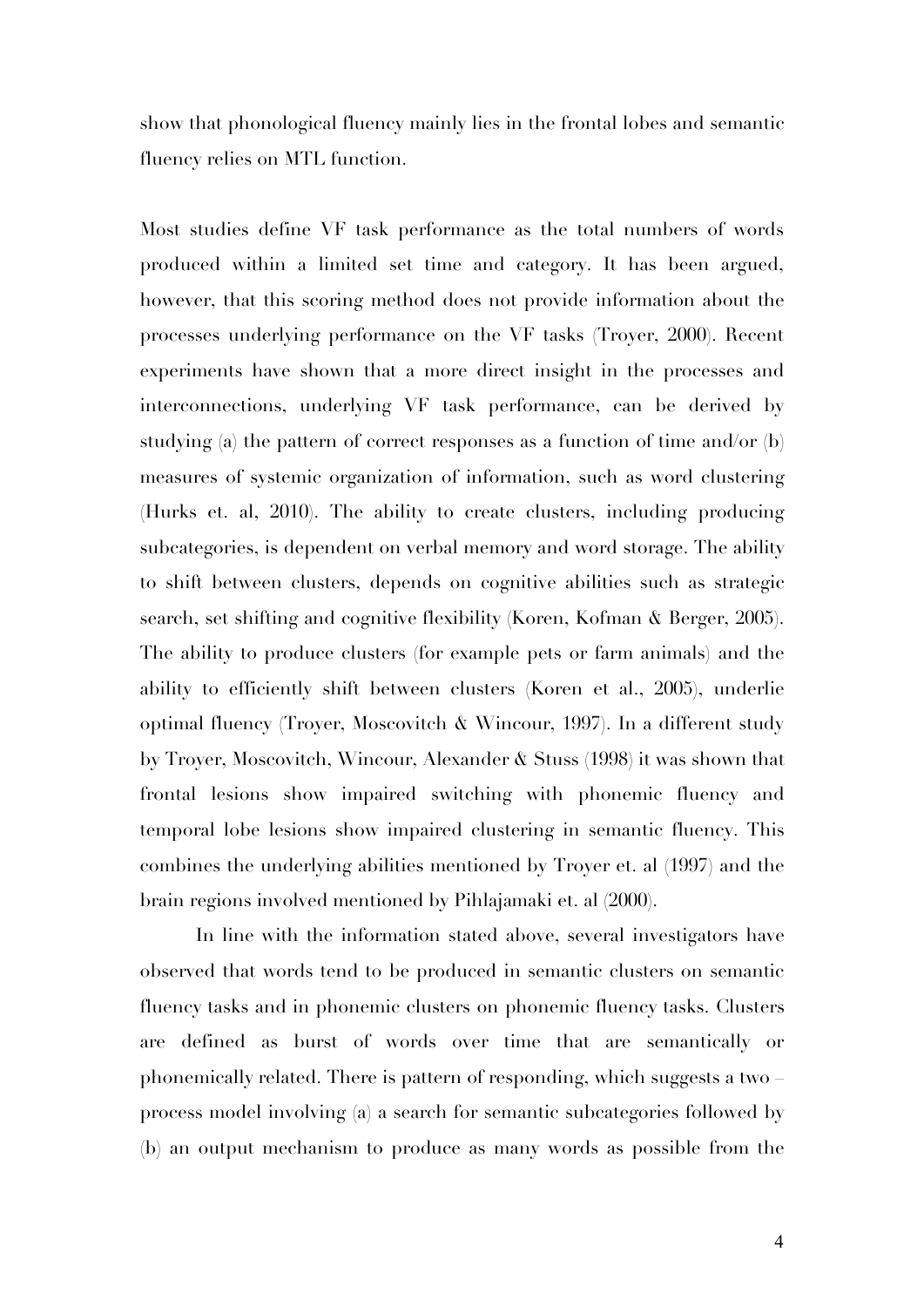subcategories (Troster, Fields, Testa, Paul, Blanco, Hames, Salmon & Beatty, 1997).

The production as a function of time before mentioned by Hurks et al. (2010), hasn't received much attention. Recent observations indicate that in comparison with three different groups of participants, namely depression, schizophrenia and normal, the response level on the VF task decreased as a function of time, with production being higher in the first time slice (Crowe, 1998).

From the former information could be said that systematical organization, such as clustering of words, and word production as a function of time, are possibly more adapt to measure the underlying processes of performance on the VF test.

With regard to the underlying processes stated above, analysis of word production by breaking the list of words into clusters of words which share similar properties, can shed light on the ability of recollecting associated words and when necessary the ability to switch to new categories. The process of clustering entails searching for categories of associated words, retrieving items from the category and then switching to a new category, when retrieval from the previous category fails. It has been argued that semantic clustering is a more automatic, relying on common rules of categorization (e.g., pets, farm animals), whereas phonological clustering is more laborious. The ability to switch between clusters can be measured by the total number of clusters. The total *number of clusters* can therefore be seen as a measure of cognitive flexibility. Cluster *size* on the other hand is seen as an indicator for the retrieval ability. Clustering seems to predict not only search strategies, but also the ability to retrieve and switch when retrieval from a previous category fails (Koren et. al, 2005). The ability to form clusters, including the production of words in the subcategories, relies on working memory and storage, which is mediated by the temporal lobe. The ability to shift/switch relies on cognitive processes, such as search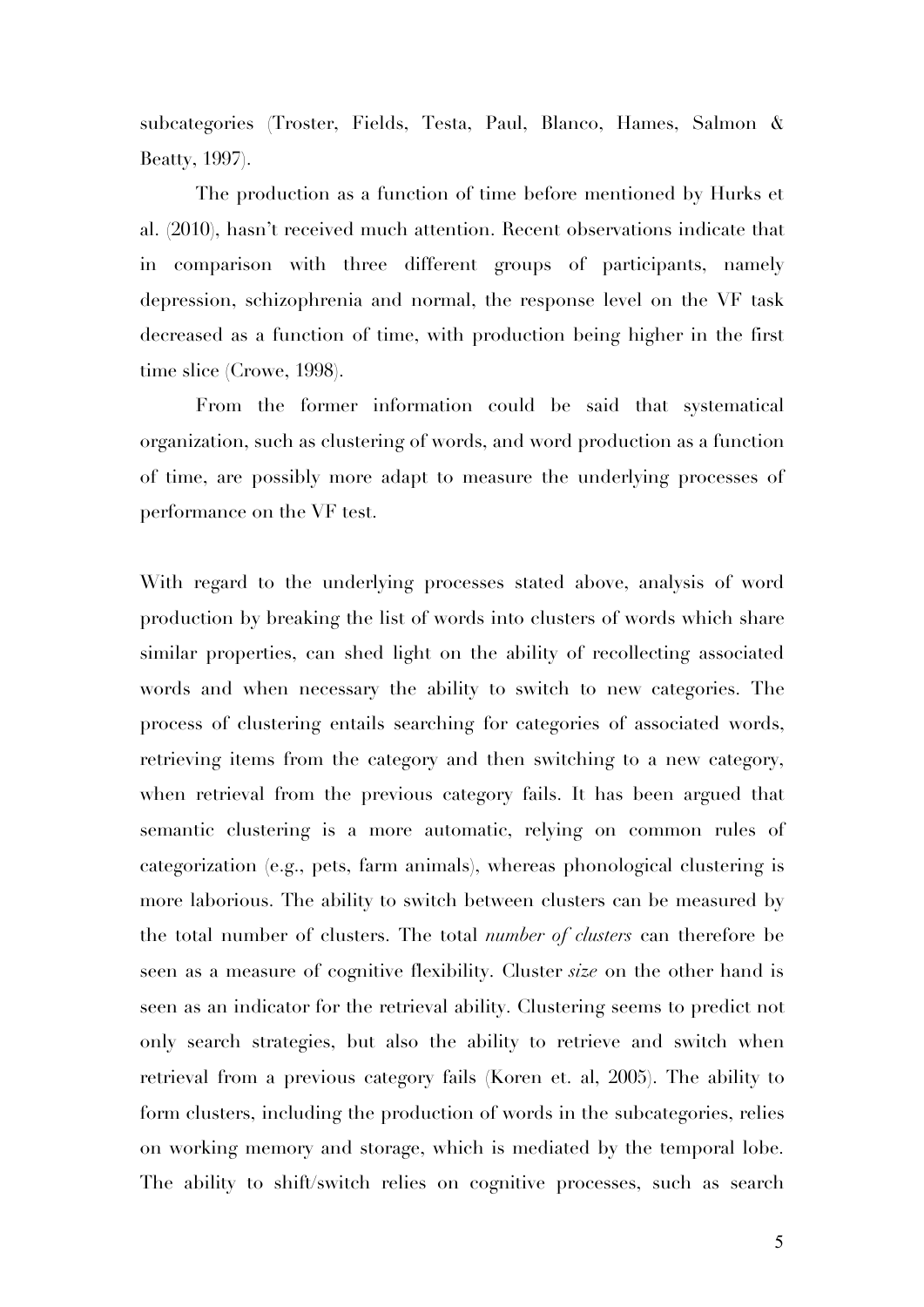strategies, cognitive flexibility and executive functioning, which are mediated by the frontal lobe. Clustering is associated with the temporal lobe and switching is associated with the frontal lobe (Troyer et. al, 1997).

In this study age and education will also be taken into account to play a role in the performance on the VF task. Expectations are that education will play a role in the sense that the higher the education, the higher the performance will be. Age is expected not to play a role in performance. These assumptions are based on the findings by a study by Auriacombe, Fabrigoule, Lafont, Amieva, Jacqmin-Gadda and Dartigues (2001) that education had an influence on fluency. The higher the education, the higher the score on fluency and this effect was stronger for phonological fluency then for semantic fluency. Numerous studies have shown that cognitive processes underlie performance on VF. In the current study the relation of the processes with other cognitive test will be examined.

A clinical population in which problems in 'organization of thinking' have been reported is Type 2 diabetes mellitus (T2DM), a highly prevalent metabolic disorder, especially in older people and is characterized by high blood glucose levels. The primary aim of treatment of patients with T2DM is to maintain normal levels of glucose, in order to prevent several complications such as nephropathy, retinopathy and neuropathy. In the past decades it has become increasingly evident that diabetes also affects the central nervous system in several ways. This complication is referred to as 'diabetic encephalopathy'. Numerous studies have evaluated the neuropsychological functioning of individuals diagnosed with T2DM. The most common finding is that diabetes is associated with mild to moderate impairments of cognitive functioning with lowered performance on tests of speed of information processing, episodic memory and on tests of mental flexibility. The domains that are most affected are attention and executive functioning, specifically the sub domains verbal fluency and concept shifting, information processing speed and memory (van den Berg, 2009).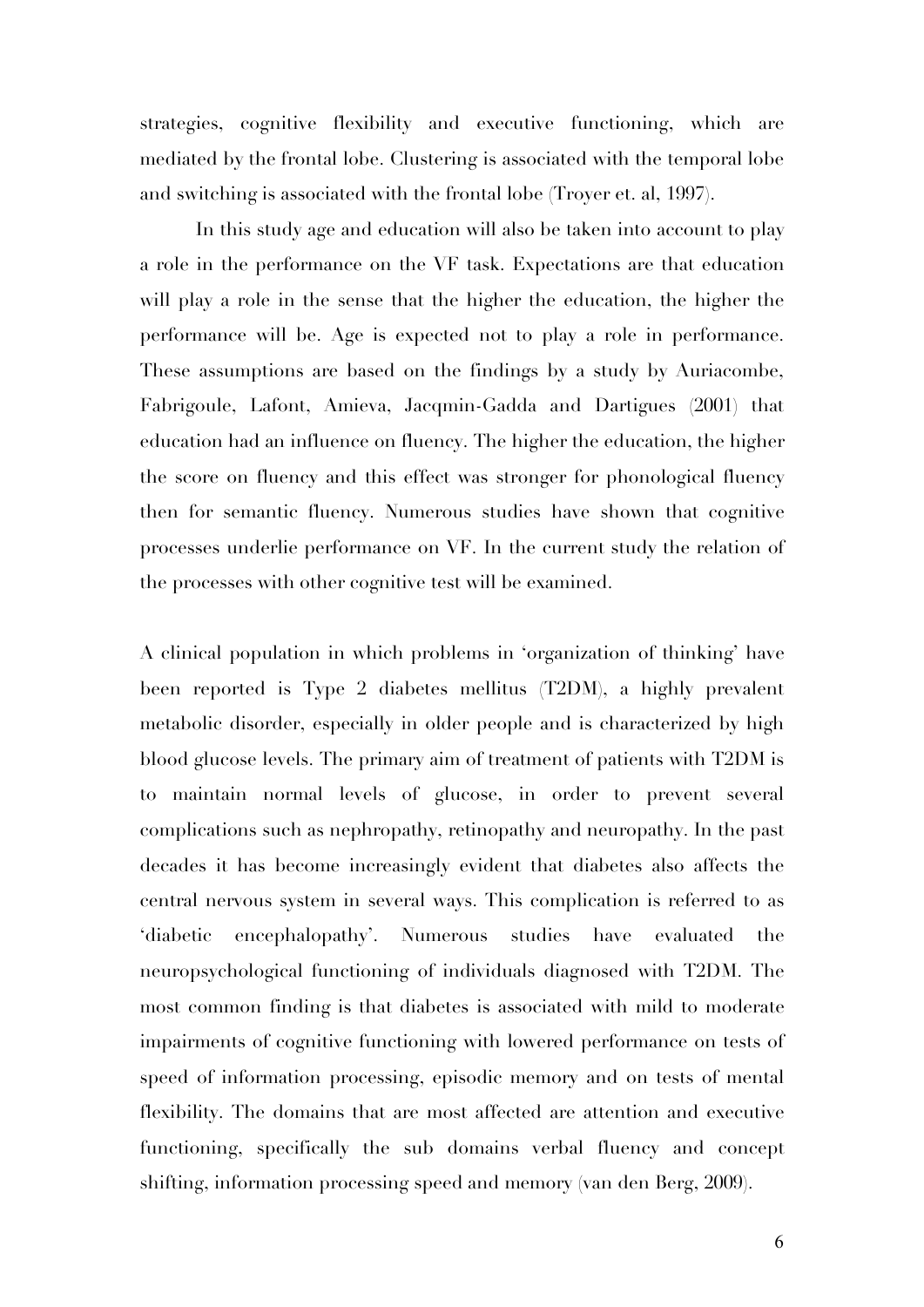Impairment in verbal fluency is a common finding in T2DM, but so far only the total number of words for both semantic and phonological fluency was examined, a quantative measure, indicating possible impairments in mental flexibility and search strategies. However, the processes underlying this impairment, for example by examining differences in clustering, switching or production of words as a function of time, a more qualitative measurement, has not been examined in sufficient detail. This is unfortunate, since it has been described that patients with T2DM have particular difficulty to efficiently process unstructured information (Brands, JINS, 2007). The present study therefore examined the following research questions: *Are clustering, switching and time better measures to examine difference in VF in T2DM patients in comparison with normal controls? And if so, can these results be related to other cognitive tests?*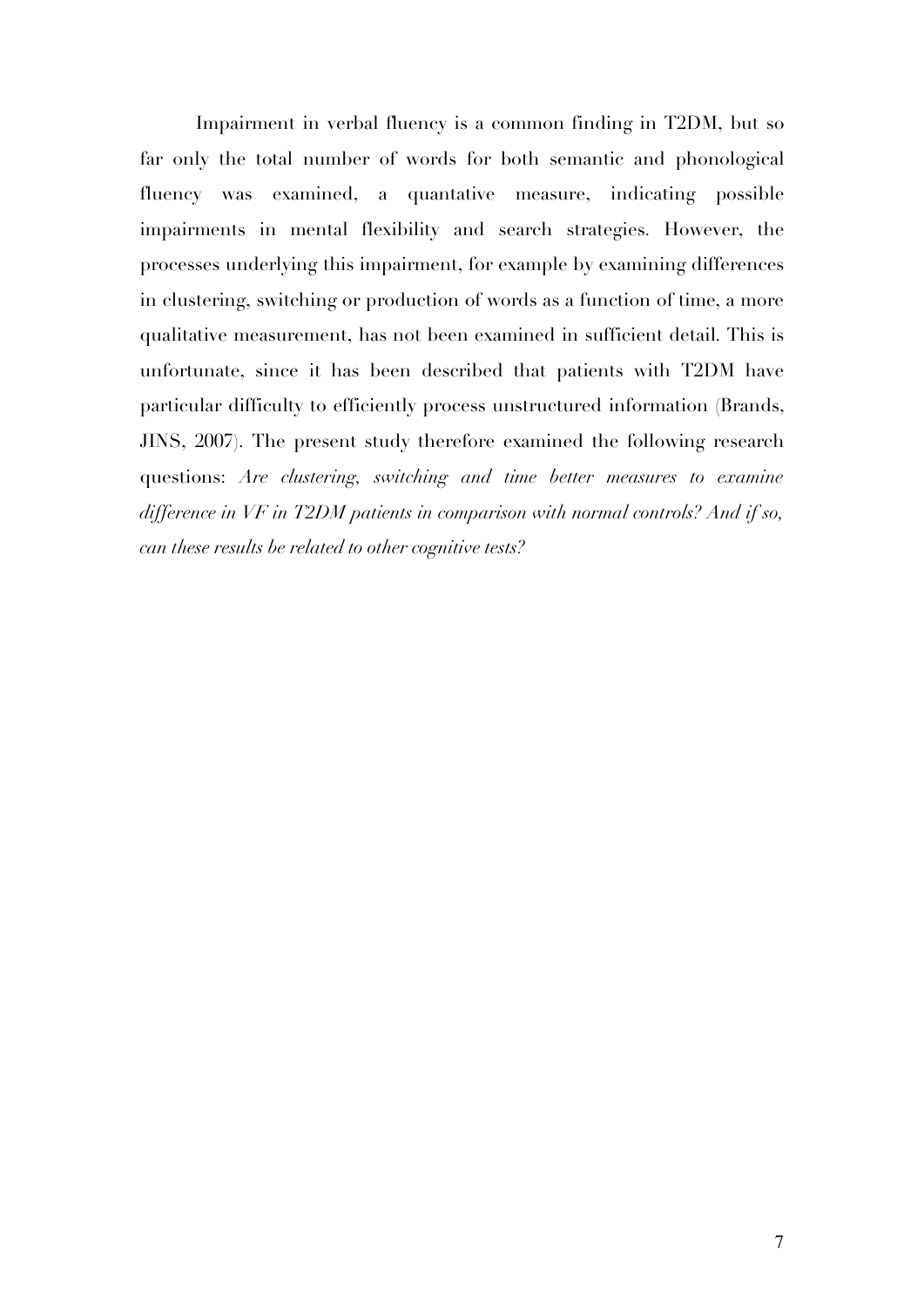#### **METHODS**

## *Research participants*

The database used for this study, is part of the Utrecht Diabetic Encephalopathy study (UDES). The UDES is a cross –sectional, population based study on determinants of impaired cognition in diabetes mellitus in older adults. For inclusion in the study, patients had to be 55 to 80 years of age, functionally independent and Dutch speaking. Patients with T2DM had to have a minimal diabetes duration of 1 year. Other neurological or psychiatric disorders that could influence cognitive functioning, as well as a history of alcohol or substance abuse were exclusion criteria. For this study there were 190 respondents of which 126 had type 2 diabetes and 64 respondents for the control group.

# *Neuropsychological assessment*

In the original study all participants performed a comprehensive neuropsychological test battery that consisted of eleven tests with 20 test indices. These tests were performed twice, at baseline and follow up four years later. The tests covered the major cognitive domains and were sensitive enough to detect small to moderate differences in cognitive ability. The major domains in the study were *abstract reasoning, memory, information processing speed* and *attention and executive functioning.* Within the domain *attention and executive functioning*, the verbal fluency was tested. For this study, performances on the VF tasks, the 15 –words task (*memory)*, the Location Learning Test (*memory*), the Brixton Test (*attention and executive functioning)* and the Trail Making Test (*information processing speed, attention and executive functioning)* were used. Table 1 is an overview of how many respondents are in baseline and follow up for the tests used in the current study.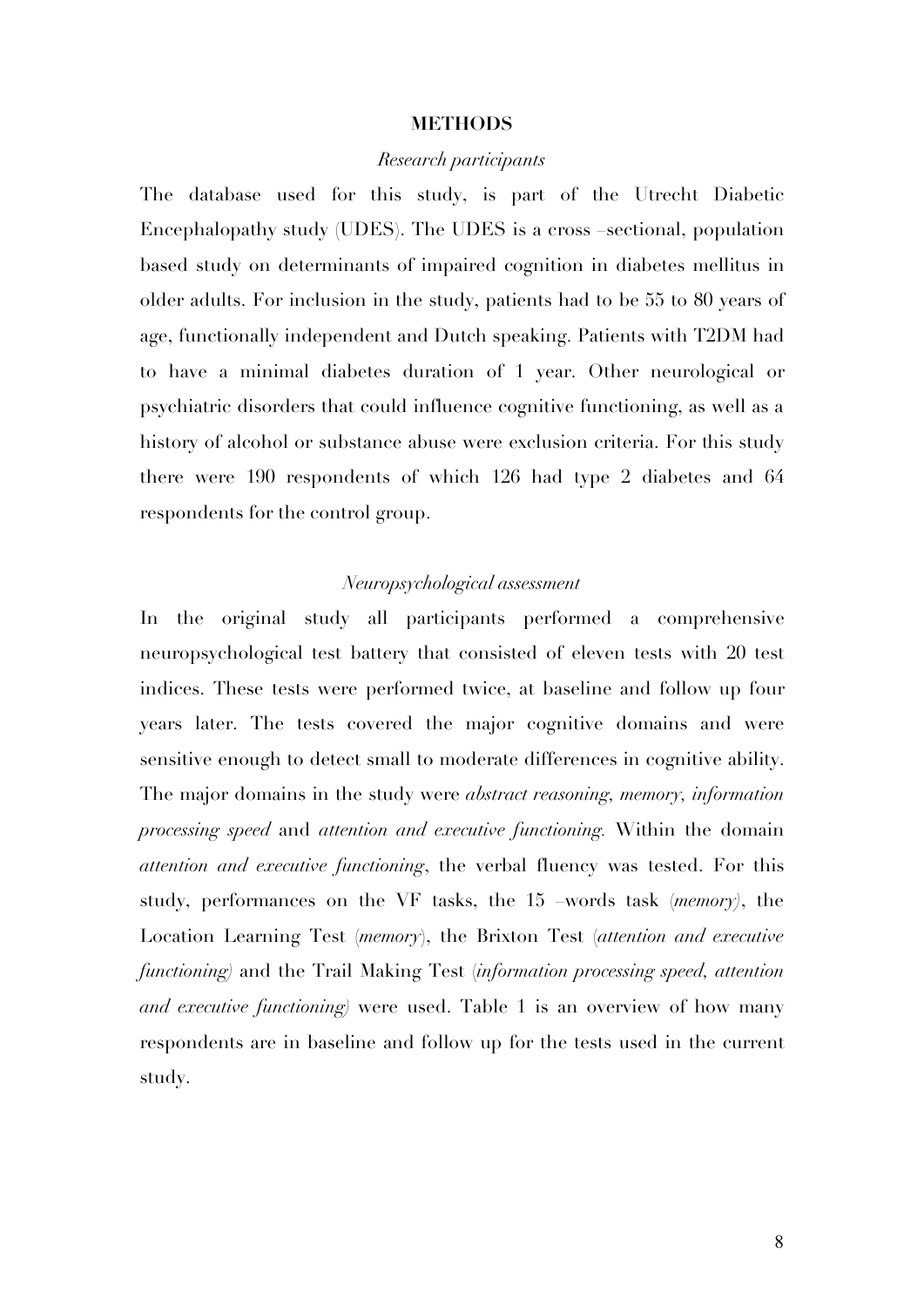|                | <b>Baseline</b> | Follow up |
|----------------|-----------------|-----------|
|                | N               | N         |
| Fluency_lett   | 181             | 109       |
| Fluency_dier   | 180             | 109       |
| NLV_IQ         | 178             | 107       |
| WT_tot         | 187             | 109       |
| $LLT_6$        | 189             | 109       |
| TMT_BA         | 183             | 109       |
| <b>Brixton</b> | 183             | 108       |

**Table 1**. Overview of the participants in baseline and follow up

# *Verbal Fluency task*

The fluency task consists of 2 parts, namely semantic and phonological fluency. The first part is the phonological fluency. People are required to generate as many words as possible beginning with the letter *N,* within the allotted time of one minute*.* Next the task requires people to generate as many words as possible beginning with the letter *A*, again within the allotted time of one minute. The second part of the VF task is the semantic fluency. This task requires people to name words from a specified category, namely animals. The allotted time for the semantic fluency is two minutes.

In this study the data consists of the performances on the VF tasks. In the original study total amount of words was used as a measure, in this study time, switching and clustering will also be used as a measure.

The outcomes are retrieval, flexibility, overall fluency and time. Retrieval is measured by '*number of words'* and *'cluster size'.* Flexibility is measured by *'number of clusters'* and the overall fluency is measured by *'total number of words'.* Time is only measured in semantic fluency. In this task of VF a distinction is made between the total amount of words generated in the first minute and the total amount of words generated in the second minute.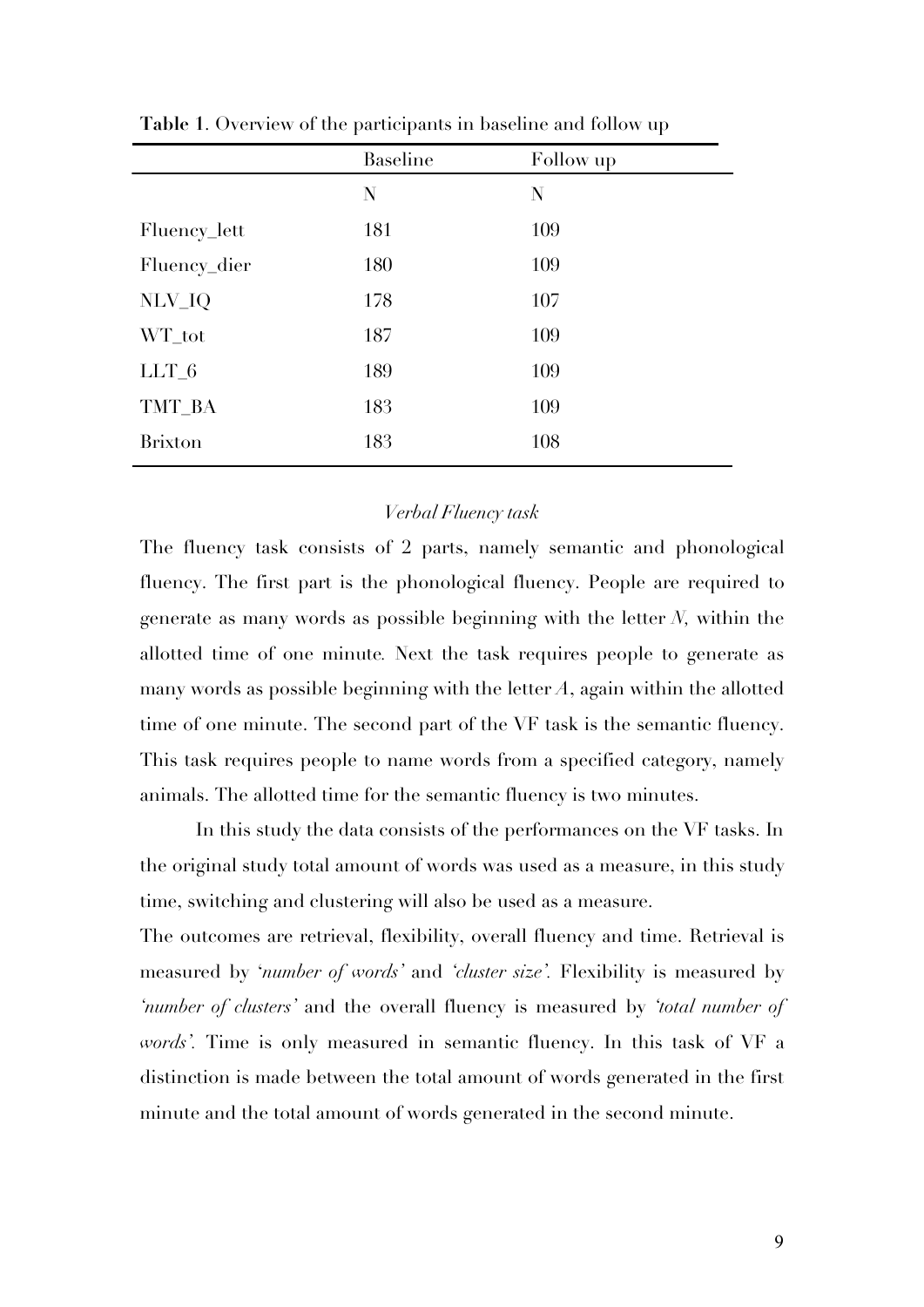A semantic cluster was defined as two or more successive words belonging to a specific subcategory, such as pets or farm animals. A phonological cluster was defined as two or more successive words corresponding to the following rules: (1) words beginning with the same first two letters (arm and art), (2) words beginning with two identical consonants (sight and sought), (3) words that rhyme (sand and stand) and words that are homonyms (some and sum). The cluster size was measured by counting the words within a cluster, omitting the first word in that category. So a group of 4 words belonging to the same subcategory had a cluster size of three. The mean cluster size was measured by dividing the cluster sizes by total amount of clusters. Switching was defined as the total number of cluster minus one.

# *Statistical analysis*

## Group differences

Between-group differences in the X fluency outcome measures was performed with analysis of variance. The variables being measured where: total amount of words, clustering, switching and cluster sizes in semantic and phonological fluency, estimated IQ, 15 –Woorden Test, Location Learning Test, Brixton test and the Trail Making Test.

For the variable time an ANOVA and a t –test were performed in order to see if there was a difference in the first minute and the second minute in the semantic fluency, and if so, if there was a significant difference between the two groups.

In order to find out if there was a difference between baseline and follow up, an ANOVA was performed for the semantic and phonological fluency. For semantic fluency at baseline there were 180 participants and at follow up 109. At baseline there were 181 participants for phonological fluency and at follow up 109.

A paired sample t test was performed in order to see if there was a difference between baseline and follow up, for the total score on semantic and phonological fluency, clustering, switching and cluster size.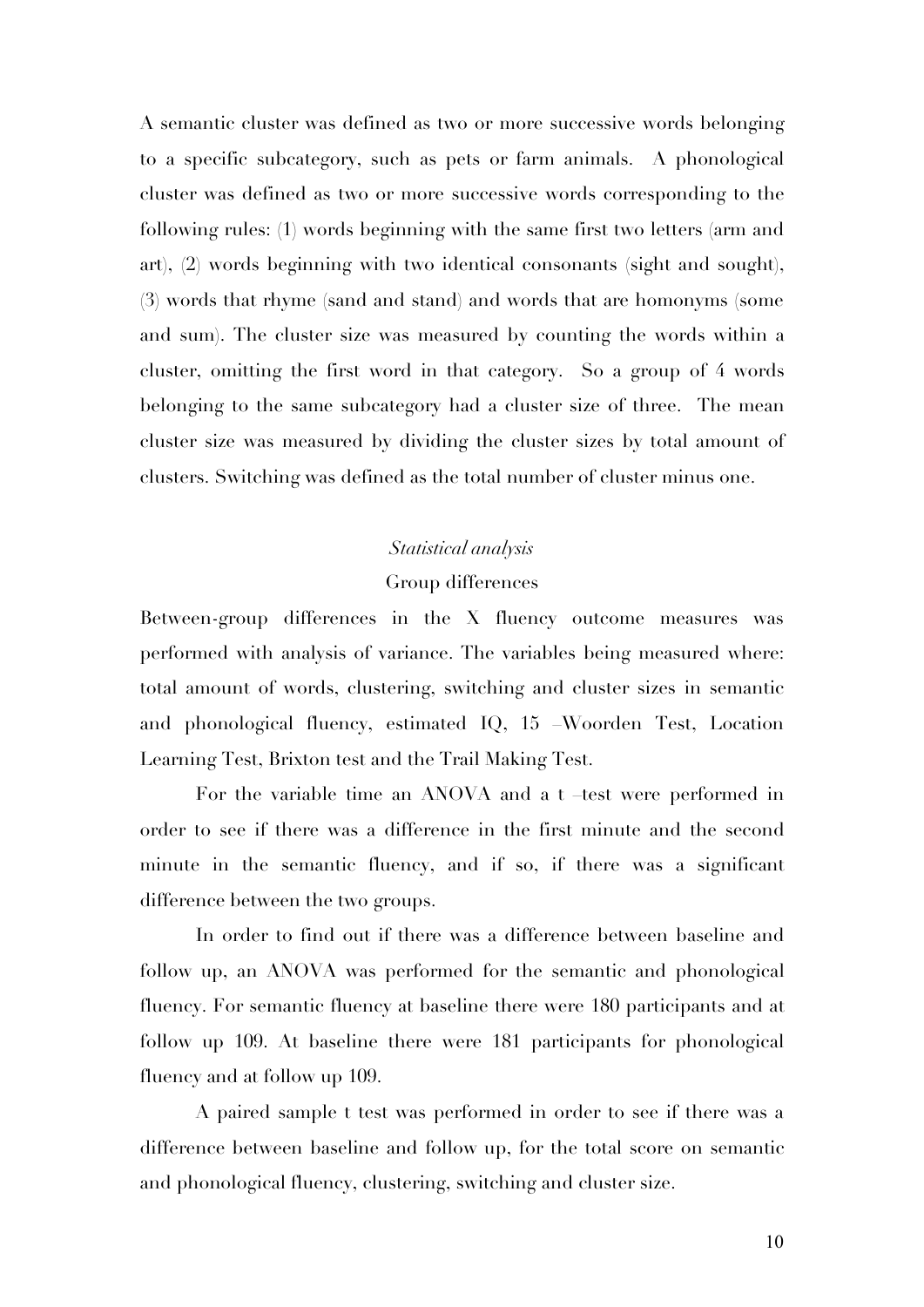# Correlation

Correlation is used to explore if there is a relationship between variables and to describe the strength and direction of the relationship between two variables

Correlation was used to measure the relationship between age, education and the total score on semantic fluency and phonological fluency. Correlation was also measured for semantic fluency, phonological fluency and clustering, switching and two memory tasks and two tasks of executive functioning. Here by the assumption was made that the total number of clusters is related to executive functioning and cluster size is related to memory. Furthermore a distinction was made between the total group (T2DM and controls) and the diabetic group.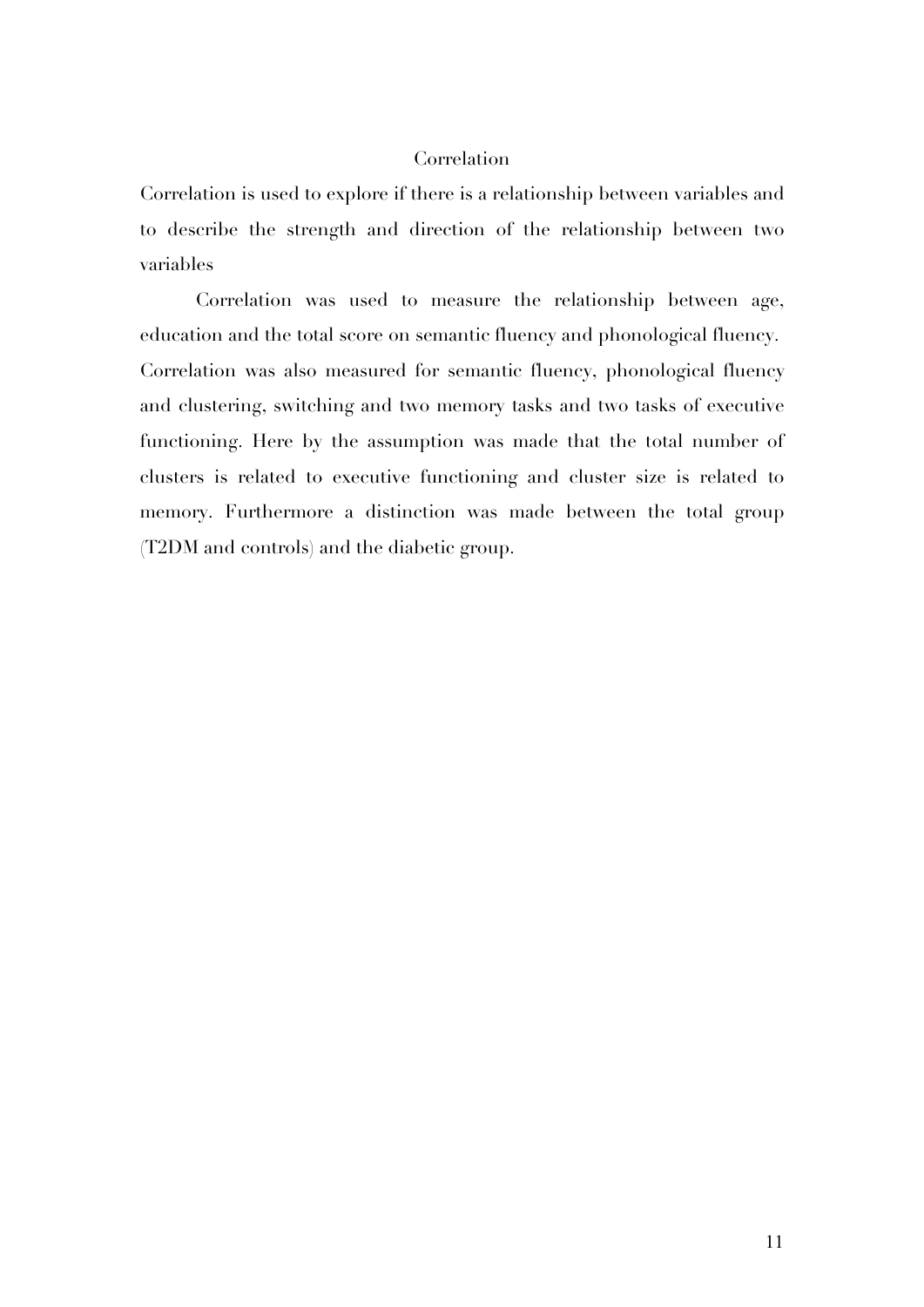## **RESULTS**

## *Characteristics*

In this study there were 190 participants, 64 participants were in the control group and 126 patients with Type 2 diabetes mellitus were in the other group. Of all the participants 50% was male. The average education level was 4 according to Verhage, which is lower then MULO/MAVO. Of the participants the average estimated IQ was  $99.20$  (sd=15.1) and the average age was 65.4 years (sd=5.7).

# *Qualitative Analysis*

For this study the performance on the VF tasks of the 190 respondents were reviewed. The total amount of words produced on the phonemic and semantic fluency were reviewed by different means. This time the words were clustered.

A few things stood out in the process. With the exception of a few respondents, more words were produced in the semantic fluency then in the phonological fluency. Typical subcategories stood out, like house pets for example dog, cat, rabbit, but also exotic animals like tiger, lion and elephant came across very often.

A strategy that a lot of people seemed to choose was to name all of the animals they knew within one subcategory, like fish or birds.

For the phonological fluency there did not seem to be a major difference in total amount of words produced. Overall the words produced seemed to be evenly distributed between the letters.

# *Statistical analyses*

## Group Differences

The phonological and semantic fluency tasks were compared to different variables; total number of cluster, total number of switches, cluster sizes and two memory tasks and two executive functioning tasks and last the estimated IQ. Table 2 shows the variables that differed significantly.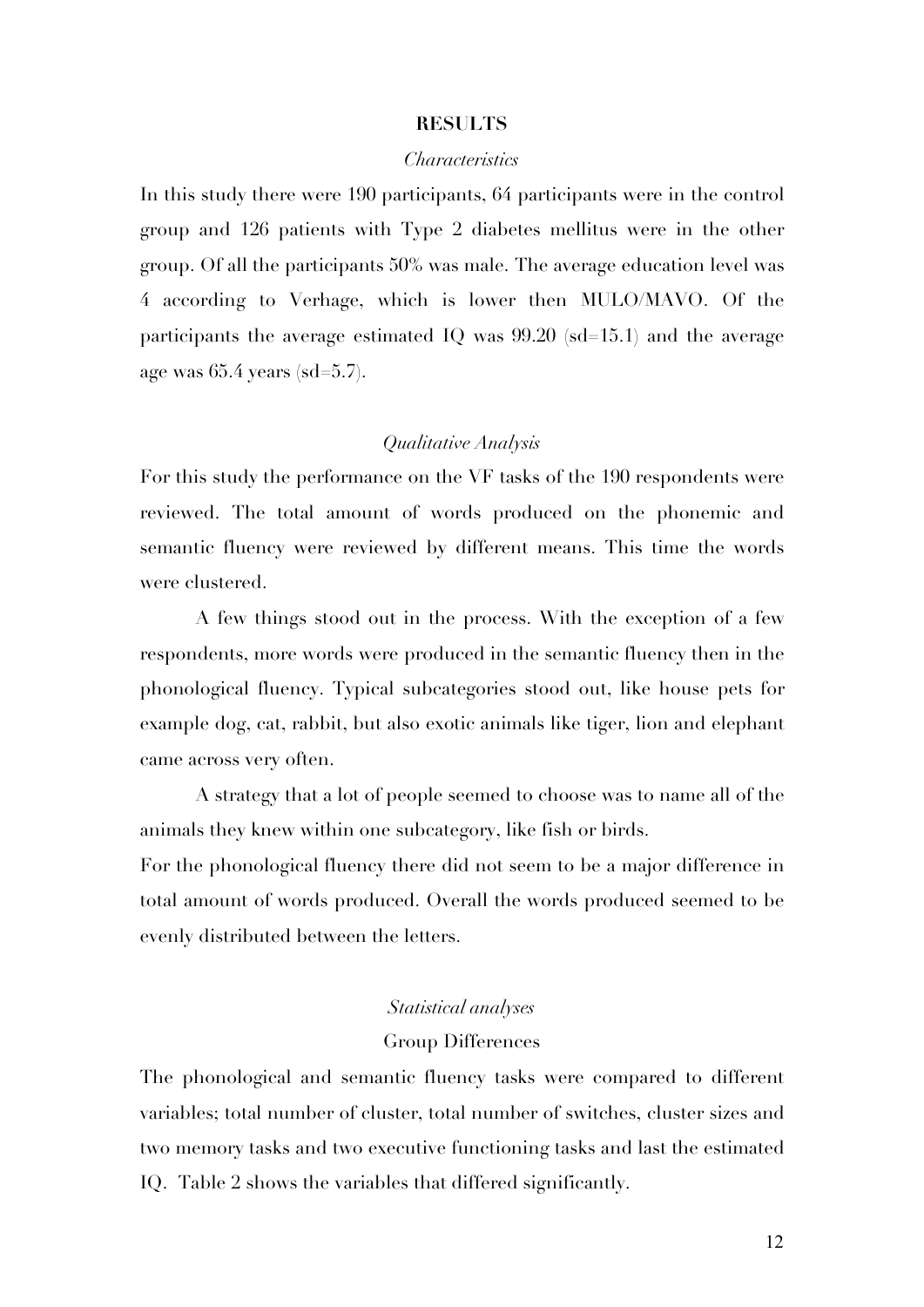The total amount of words in the phonological (letter) fluency task is significantly different between the control group and the diabetics (*p=*0.036). Controls produce more words on the letter fluency then the type 2 diabetes mellitus patients.

The performances on both of the memory tasks differ significantly between the controls and the diabetic group  $(WT_{\text{-}tot}: p=.050;$ Brixton *p*=.015). Controls perform better at the memory tasks then the diabetics do.

None of the other variables differ significantly between the controls and the type 2 diabetes mellitus group.

|                                    | Controls             | <b>T2DM</b>      |
|------------------------------------|----------------------|------------------|
| Fluency_letter                     | $11.71 \pm 4.37**$   | $10.27 \pm 4.36$ |
| Clustersize Letter $0.44 \pm 0.39$ |                      | $0.39 \pm 0.30$  |
| Clusters letter                    | $8.27 \pm 3.23$      | $7.44 \pm 3.00$  |
| Switch letter                      | $7.36 \pm 3.18$      | $6.44 \pm 3.00$  |
| Fluency_dier                       | $33.87 \pm 7.22$     | $32.79 \pm 9.10$ |
| CLustersize dier                   | $1.16 \pm 2.04$      | $0.90 \pm 0.51$  |
| Clusters dier                      | $9.23 \pm 2.70$      | $8.81 \pm 2.10$  |
| Switch dier                        | $8.23 + 2.70$        | $7.85 \pm 2.10$  |
| WT Tot                             | $42.03 \pm 11.44$ ** | $38.55 \pm 9.85$ |
| <b>Brixton</b>                     | $18.60 \pm 7.07$ **  | $21.43 \pm 7.56$ |

**Table 2.** Differences between T2Dm and controls

Data are presented as mean  $\pm$  SD, unless otherwise specified, \*\*  $p < .05$ 

Time was also a variable in this study. An ANOVA was performed to see if there was a difference between the total amount of words produced in the semantic fluency task, where a distinction was made between the amount of words produced in the first minute and the amount of words produced in the second minute. Result show that the difference between the amount of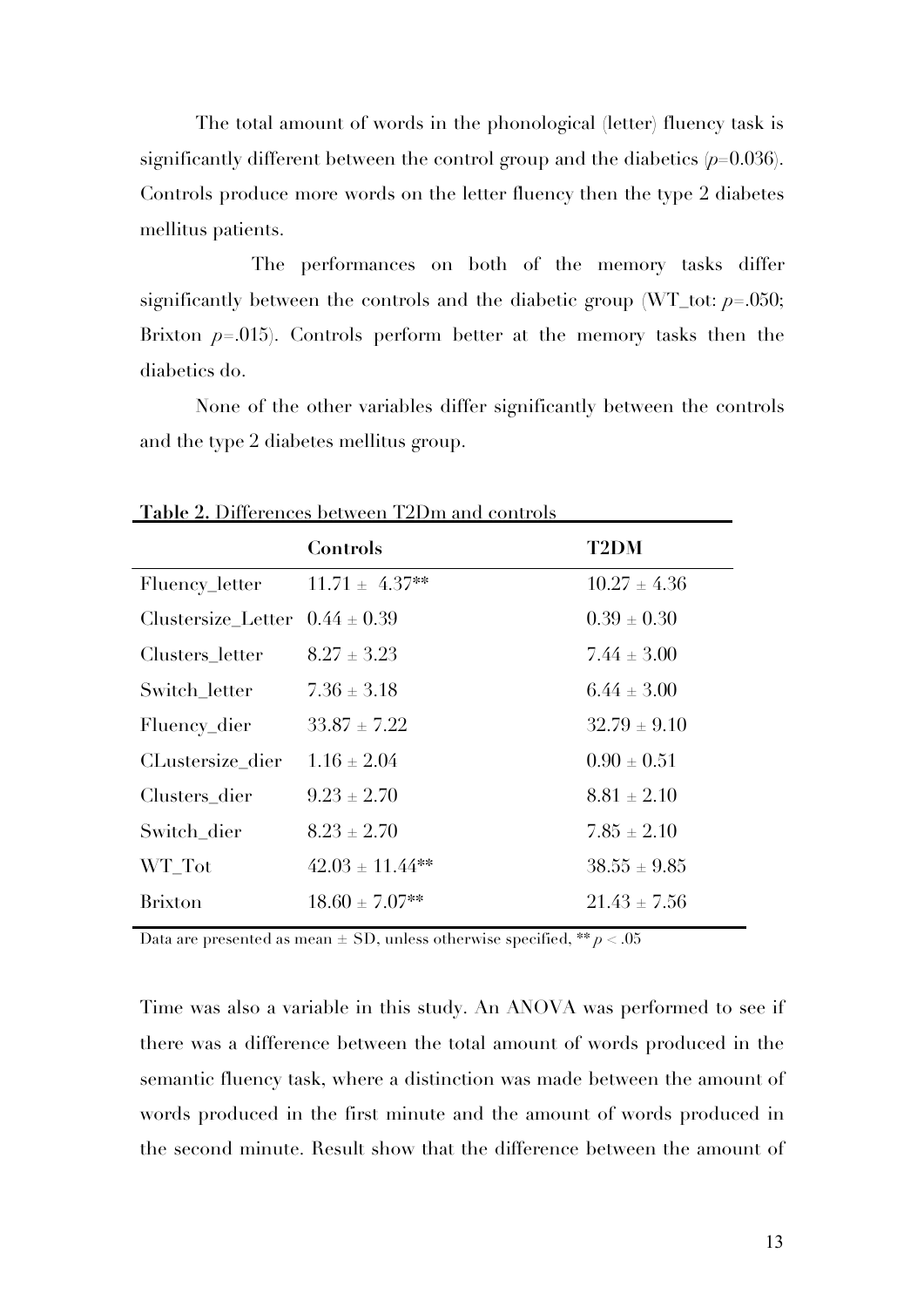words produced in the first minute and the second minute, differ significantly from each other (Min 1: *p*<0.0001; Min 2: *p*<0.0001). When the distinction was made between the two groups, significant difference were also found for minute 1 and 2 for controls (Min 1: *p*<0.0001; Min 2: *p*<0.0001) and for the T2DM group (Min 1: *p*<0.0001; Min 2: *p*<0.0001).

Between the two groups no significant differences were found (Minute 1: *p*=0.326 ; Minute 2: *p*=0.373).

|             | Minute 1            | Minute 2            |
|-------------|---------------------|---------------------|
| Total group | $21.64 \pm 5.14$ ** | $11.38 \pm 4.84$ ** |
| Controls    | $22.16 \pm 4.09**$  | $11.83 \pm 4.71$ ** |
| T2DM        | $21.37 \pm 5.62$ ** | $11.15 \pm 4.91**$  |

**Table 3**. Time as a variable

Data are presented as mean ± SD, unless otherwise specified, \*\* *p* < .05

In the original study participants were measured twice, baseline and follow up. A paired sample t test was performed to examine if there were differences between baseline and follow up for semantic and phonological fluency. Table 4 shows the significant differences between baseline and follow up.

For semantic fluency there was no significant difference between diabetics and controls (Baseline *p*=0.368, Follow up *p*=0.304). For phonological fluency there was a significant difference between diabetics and the controls at baseline (*p*=0.028). Controls generated more words on the phonological fluency task then the diabetics. At follow up there was no significant difference between controls and diabetics (*p*=0.091).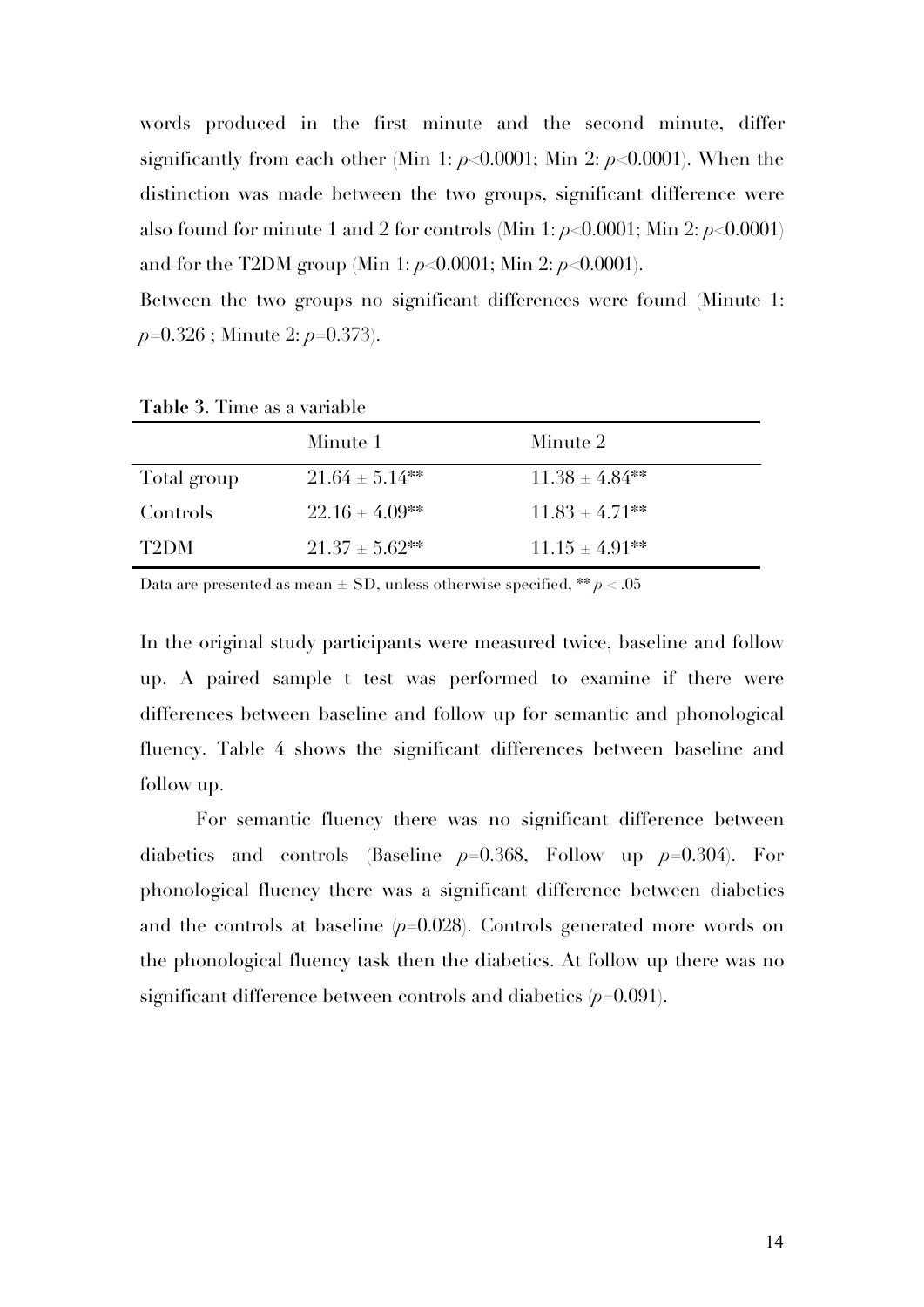|                 |              | Controls         | DM2              |
|-----------------|--------------|------------------|------------------|
| <b>Baseline</b> |              |                  |                  |
|                 | Semantic     | $33.87 \pm 7.22$ | $32.67 \pm 9.16$ |
|                 | Phonological | $11.71 \pm 4.37$ | $10.19 \pm 4.43$ |
| Follow up       |              |                  |                  |
|                 | Semantic     | $33.36 \pm 8.96$ | $31.32 \pm 9.92$ |
|                 | Phonological | $11.06 \pm 3.92$ | $9.67 \pm 4.30$  |

**Table 4.** Differences baseline and follow up

Data are presented as mean  $\pm$  SD, unless otherwise specified

To compare the means for the variables semantic fluency, phonological fluency, number of switches, cluster sizes and number of clusters, a paired sample t –test was performed. A distinction was made between the total group (controls and diabetics) and the diabetic group. In table 5. all means and SD are displayed.

## Total group (dm2 and controls):

For the total group there is a significant difference between baseline and follow up for the total amount of words generated in phonological fluency  $(p=0.011)$ , the number of switches  $(p=0.016)$  and the number of clusters made  $(p < 0.0001)$  in phonological fluency. There was also a significant difference between baseline and follow up for the total amount of words generated in semantic fluency  $(p=0.007)$  and for the number of clusters made in semantic fluency (*p*<0.0001).

Seen over a period of time (four years) the total amount of generated words for phonological fluency, the total amount of clusters and switches made in the phonological fluency declines. The total amount of words generated in the semantic fluency and the total amount of clusters made in the semantic fluency also declines.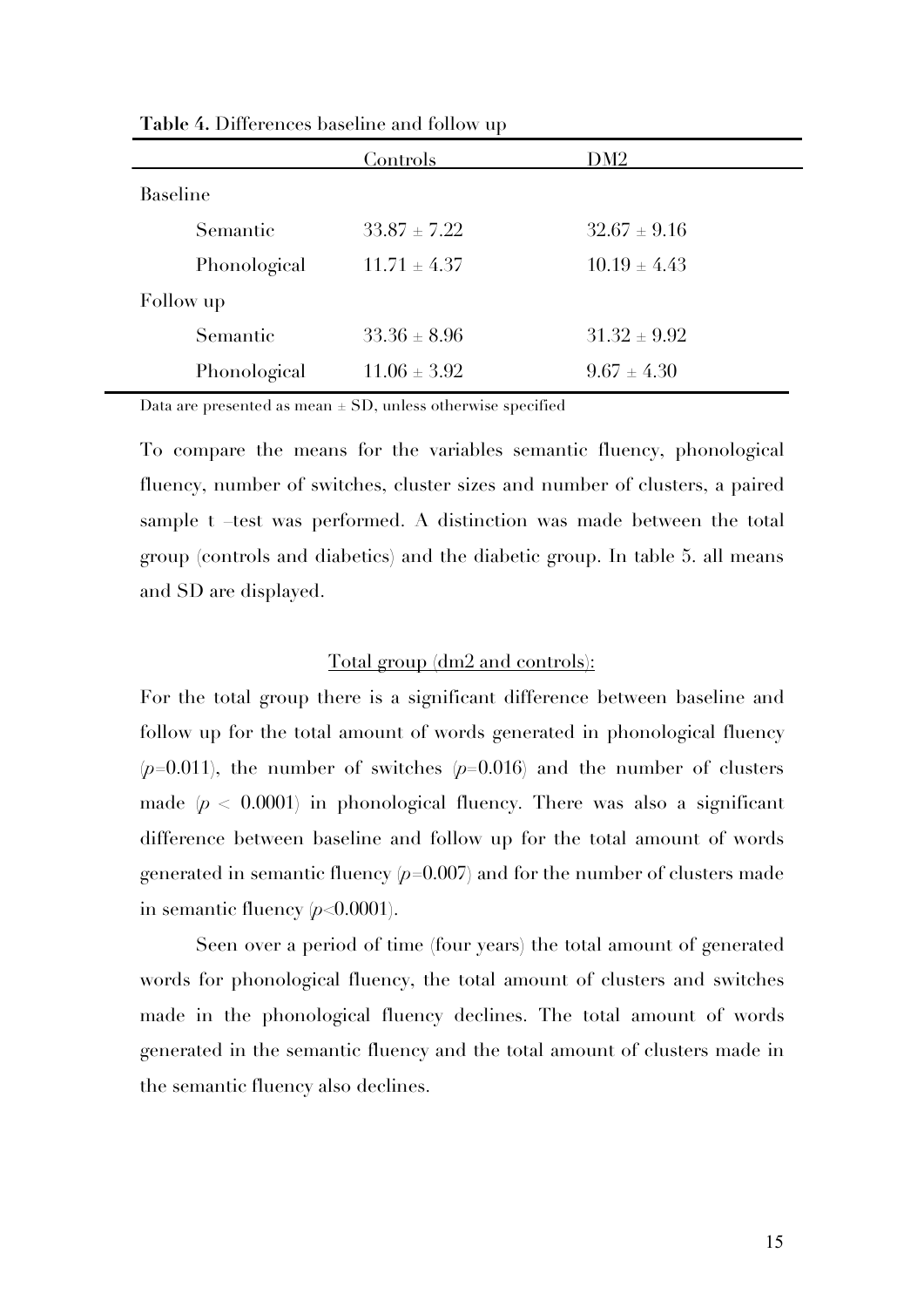## Dm2 group:

For the participants with type 2 diabetes mellitus there is a significant difference between baseline and follow up for the total amount of clusters made in phonological fluency  $(p<0.0001)$ , the total amount of words generated in the semantic fluency (*p*=0.001) and the total amount of clusters  $(p<0.0001)$  and switches made  $(p=0.005)$  in the semantic fluency.

Seen over a period of time (four years) the total amount of clusters made in the phonological fluency, the total amount of words generated in the semantic fluency and the total amount of clusters and switches made in the semantic fluency also declines for the participants with diabetes.

|                    | <b>Baseline</b>  | Follow up        |
|--------------------|------------------|------------------|
| <b>TOTAL GROUP</b> |                  |                  |
| Fluency_letter     | $11.6 \pm 4.66$  | $10.27 \pm 4.15$ |
| Cluster letter     | $7.9 \pm 3.30$   | $2.9 \pm 1.88$   |
| Switch letter      | $7.0 \pm 3.28$   | $6.4 \pm 2.91$   |
| Fluency_dier       | $33.9 \pm 8.97$  | $32.0 \pm 9.50$  |
| Cluster_dier       | $9.0 \pm 2.24$   | $7.4 \pm 3.31$   |
|                    |                  |                  |
| <b>T2DM GROUP</b>  |                  |                  |
| Cluster letter     | $7.4 \pm 3.21$   | $2.7 \pm 1.83$   |
| Fluency_dier       | $34.02 \pm 9.88$ | $31.09 \pm 9.82$ |
| Cluster_dier       | $9.15 \pm 2.02$  | $7.4 \pm 3.52$   |
| Switch dier        | $8.15 \pm 2.02$  | $7.34 \pm 2.20$  |
|                    |                  |                  |

**Table 5**. Variable differences baseline and follow up (dm2+controls)

Data are presented as mean  $\pm$  SD, unless otherwise specified

# *Correlations*

To describe the relationship between semantic fluency, phonological fluency, age and education, a test for correlation was performed. Semantic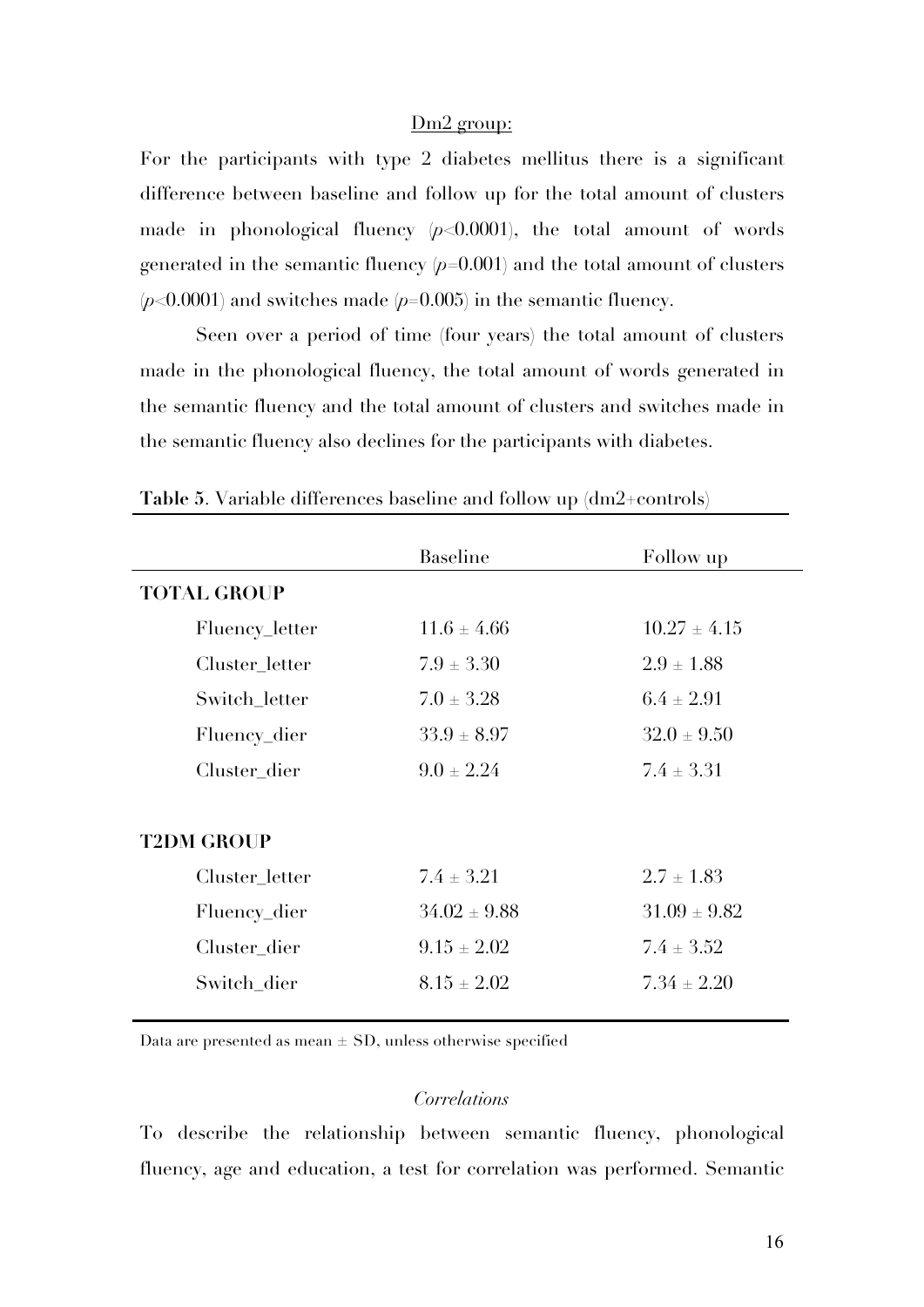and phonological fluency are significantly correlated). It is a positive correlation  $(r=0.524, p<0.0001)$ . There is a significant positive correlation between phonological fluency and education (r=0.444, *p*<0.0001) and a significant positive correlation between semantic fluency and education( $r=0.332$ ,  $p<0.0001$ ). No significant correlation was found for age and both semantic  $(r=0.058, p=0.437)$  and phonological fluency  $(r=0.016,$ *p*=0.831).

In order to find out if there is a relationship between memory tasks and cluster size and tasks of executive functioning and total number of clusters, a test for correlation was also performed. Correlation was performed for the total group (diabetics and controls).

## Memory and fluency

## Total group: Diabetics and controls

Table 6 shows that for the phonological and semantic fluency task, cluster size does not have a significant correlation with either of the memory tasks. These results might imply that both the phonological and semantic fluency task do not measure the same underlying processes as the memory tasks do.

|  | <b>Table 6. Memory and fluency</b> |  |  |
|--|------------------------------------|--|--|
|  |                                    |  |  |

|                    | WT tot | LLT_tot |
|--------------------|--------|---------|
| Clustersize_letter | .089   | .097    |
| Clustersize_dier   | .050   | $-.060$ |
|                    |        |         |

\*\* *p* < .001 (2 tailed)

# Executive functioning and fluency Total group: Diabetics and controls

Table 7 shows that for the phonological and semantic fluency task, total amount of clusters don't have a significant correlation with either of the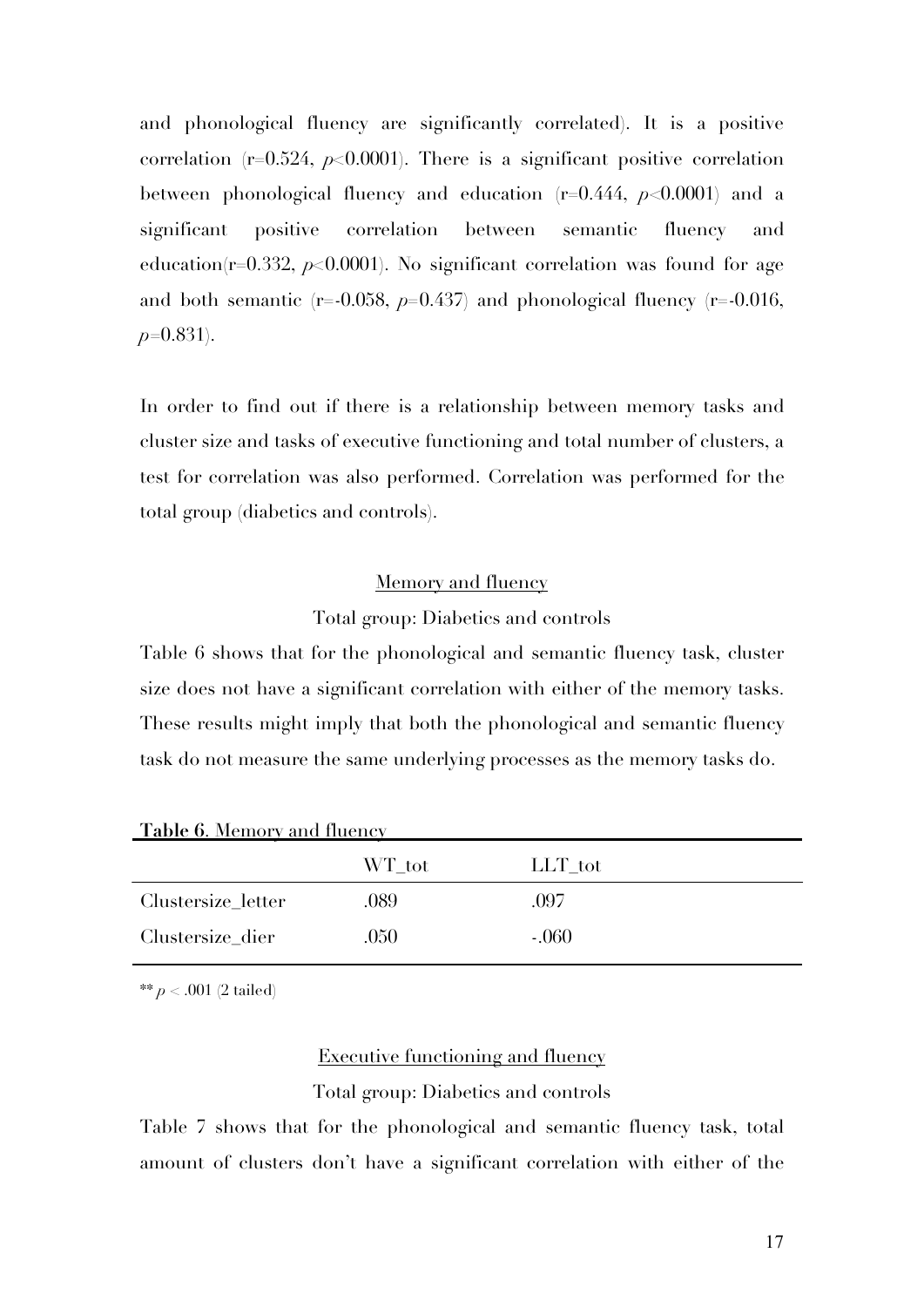executive functioning tasks. These results might imply that both the phonological and semantic fluency task do not measure the same underlying processes as the executive functioning tasks do.

| <u>Table 7. Executive functioning and fluency</u> |         |                |  |  |
|---------------------------------------------------|---------|----------------|--|--|
|                                                   | TMT BA  | <b>Brixton</b> |  |  |
| TotCluster letter                                 | $-.005$ | $-.002$        |  |  |
| TotCluster dier                                   | .043    | $-.044$        |  |  |
|                                                   |         |                |  |  |

\*\* *p* < .001 (2 tailed)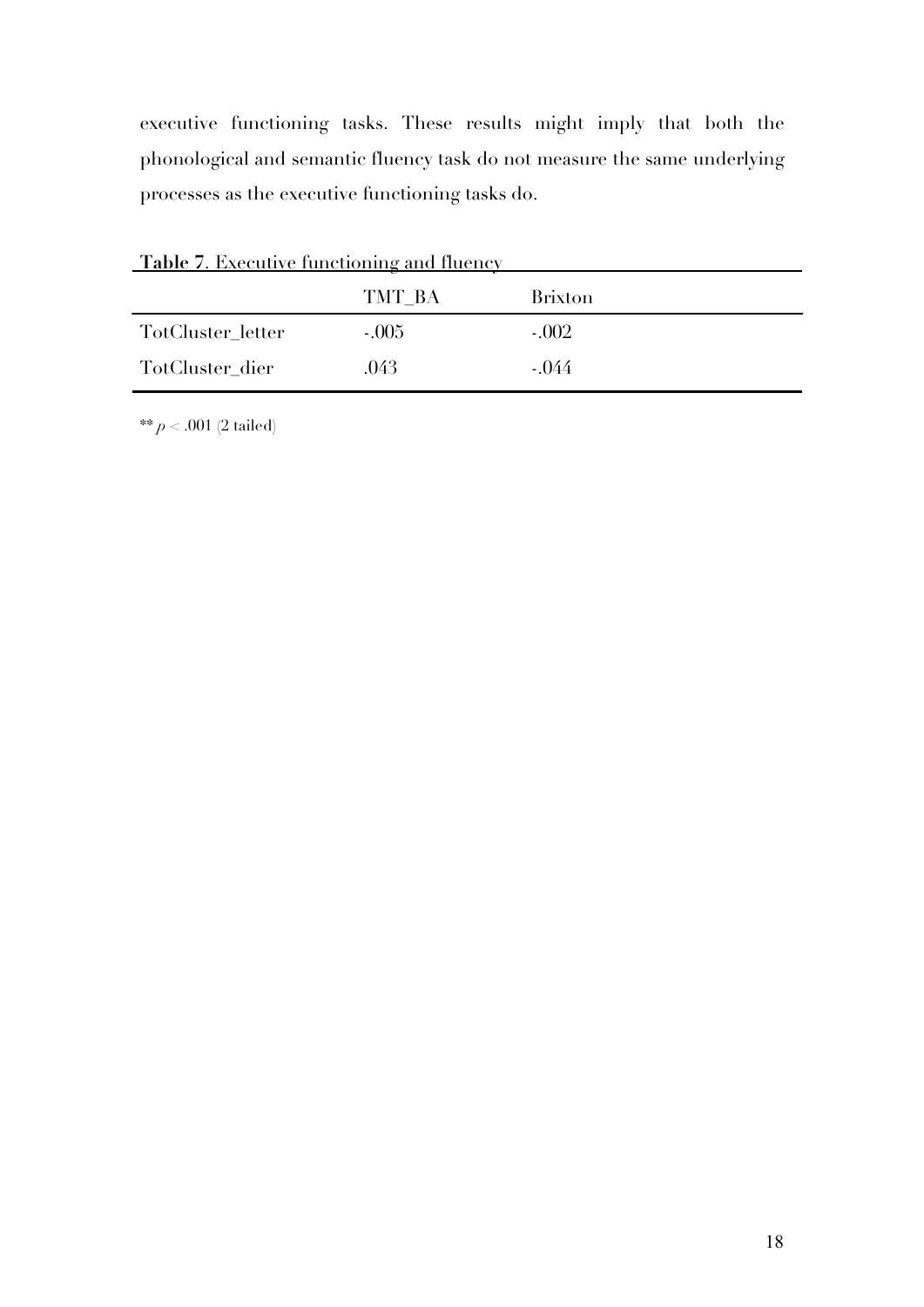#### **DISCUSSION**

Performance on the VF task is thought to depend on cognitive processes such as executive functioning and memory (Hurks et. al, 2010).

It has been argued that the total number of words produced, does not provide information about these underlying processes (Troyer, 2000). A more direct insight in the underlying processes can be derived by studying the pattern of correct responses as a function of time and/or measures of systemic organization of information, such as word clustering (Hurks et. al, 2010).

A clinical population in which problems in 'organization of thinking' have been reported is Type 2 diabetes mellitus. The domains most affected are attention and executive functioning and mainly the sub domains verbal fluency and concept shifting, information processing speed and memory (van den Berg, 2009).

Impairment in verbal fluency in T2DM has been found, but until now only the total number of words was examined. Patients with T2DM have particular difficulty to efficiently process unstructured information and for this reason this study examined if a more structured way of measuring, by means of clustering, switching and time as a function, are better measures to examine the difference in VF between T2DM and controls.

A quantative way of measuring is the total amount of words. Statistical analyses shows that the total amount of words generated in the phonological fluency significantly differed between T2DM and controls, in which controls perform better. Phonological fluency lies in the frontal lobes (Pihlajamaki et. al, 2000) and it is said that cognitive flexibility and executive functioning is mediated by the frontal lobes. So the difference in performance might be explained by an impaired executive functioning, which in its turn makes shifting and having the right search strategy more difficult.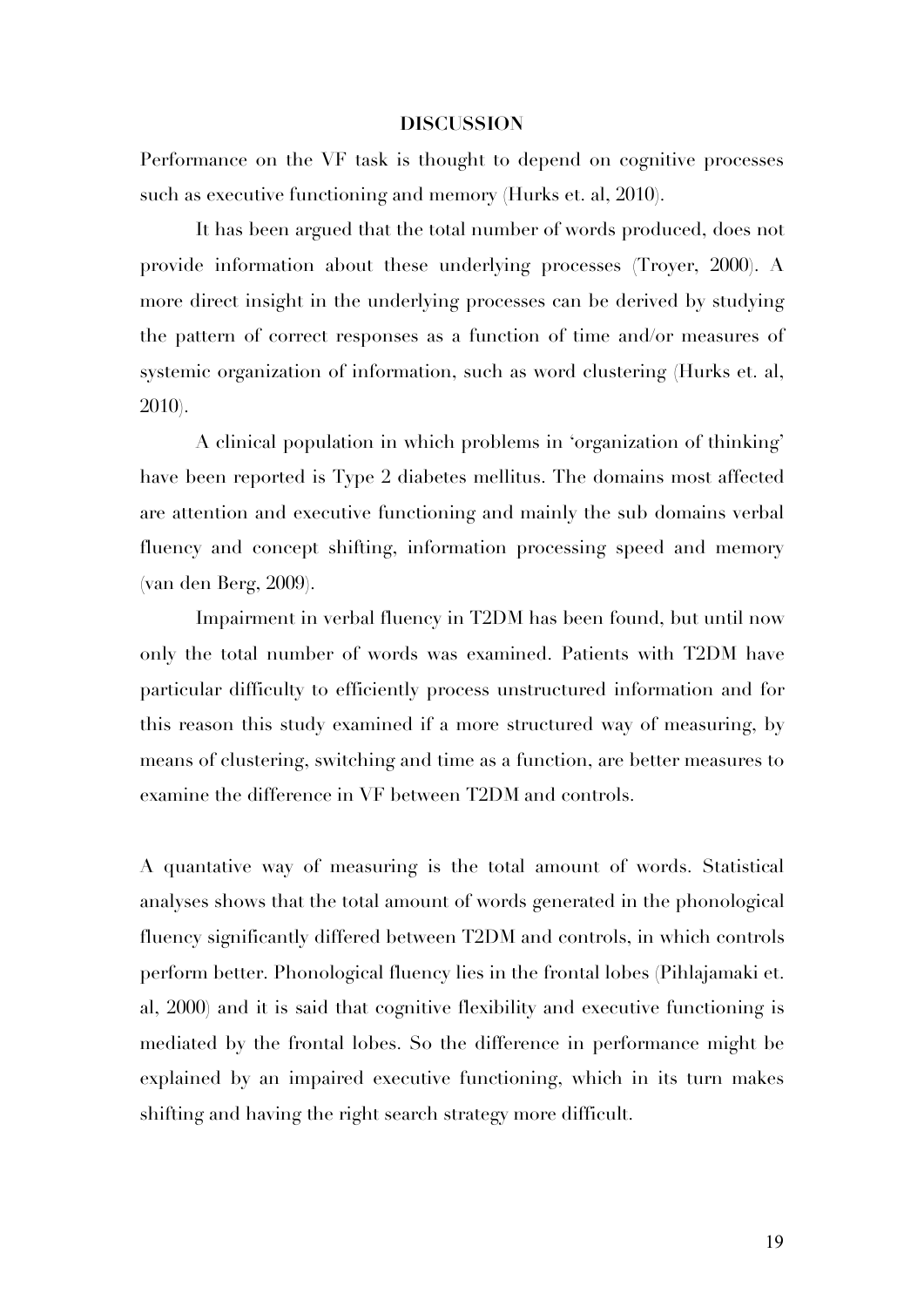Clustering, cluster sizes, number of switches and time are a more qualitative way of measuring. Clustering, cluster sizes and number of switches made were not significantly different between T2DM and the controls. Expectations were that a difference exists between the two, because findings are that T2DM are impaired at processing unstructured information (van den Berg, 2009). Time was only analyzed in the semantic fluency task. Results show that there was a significant difference between the total amount of words produced between the first minute and the second minute. There wasn't a significant difference between T2DM and controls. So the controls and the T2DM patients produced about the same amount of words, with more words in the first minute and less words in the second minute. These findings are in accordance with a study by Crowe (1998), which showed that for three different groups (depression, schizophrenia, normal) the response level decreased as a function of time, with production being higher in the first time slice. Based on results stated above, it might be that the more qualitative analysis does not measure aspects that are missed by the standard measure of total amount of words.

In this study age and education were taken into account to play a role in the performance on the VF tasks. Education has a positive relationship with semantic and phonological fluency. The higher the education, the more words that are generated. The effect was stronger for phonological fluency then for semantic fluency, this in accordance with the findings in the study by Auriacombe et. al (2001). For age no significant relationship was found.

The total number of clusters can be seen as a measure of cognitive flexibility and cluster size is seen as an indicator for the retrieval ability (Koren et. al, 2005). In order to see if this relationship can be found in the current study, number of clusters is compared to tasks for executive functioning and cluster size compared to memory tasks. Analyses shows that cluster size on both semantic and phonological fluency had no significant correlation with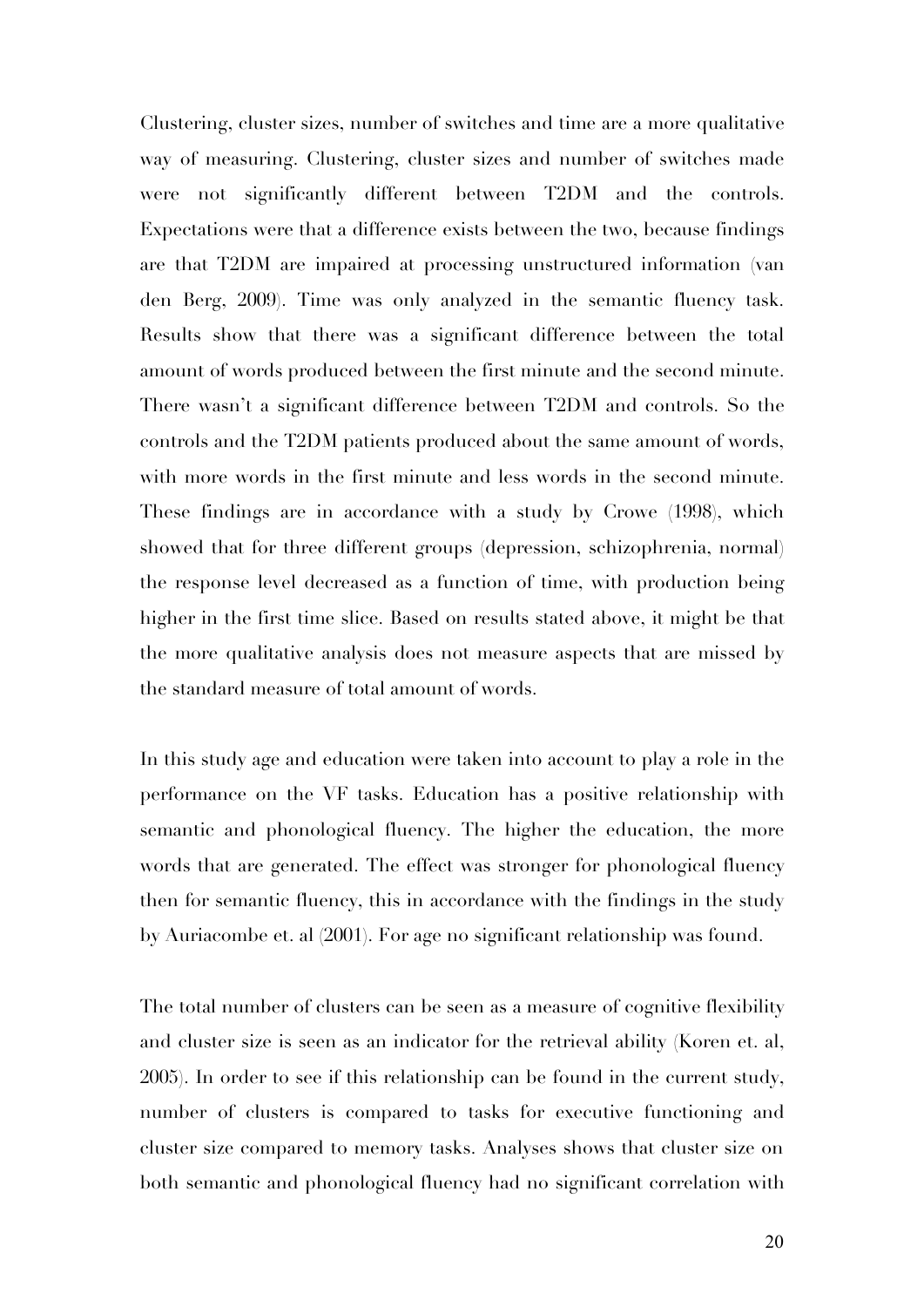either of the memory tasks. The cluster size in both phonological and semantic fluency does not appear to measure the same underlying processes as the memory tasks do. Analyses also show that the total amount of clusters on both phonological and semantic fluency had no significant correlation with either of the executive functioning tasks. The total amount of clusters on both phonological and semantic fluency does not appear to measure the same underlying processes. It would seem that the number of clusters isn't a measure for cognitive flexibility.

In the original study the participants were measured on two occasions, within the time span of 4 years. Performance on both measurement points can be compared in order to see if there is a difference in performance. Expectations were that the performance of T2DM patients would decline because of the 'diabetic encephalopathy'.

The semantic fluency task showed no significant difference between baseline and follow up. Semantic fluency relies on medial temporal lobe function and is related to memory function. These results show that the underlying processes involved were not impaired between baseline and follow up. For the phonological fluency there was a significant difference between controls and T2DM at baseline. Controls performed better than the diabetics. This difference wasn't seen at follow up. After the time period of 4 years, the performance of controls and diabetics was about the same. This might imply that the underlying processes involved are more impaired for controls after the four years. The expected decline in impairment in the performance of the T2DM patients wasn't seen.

Semantic fluency, phonological fluency, number of switches, cluster sizes and number of clusters were also compared between baseline and follow up. Seen over a period of time (four years) the total amount of words generated for phonological fluency, the total amount of clusters and switches made in the phonological fluency declined. The total amount of words generated in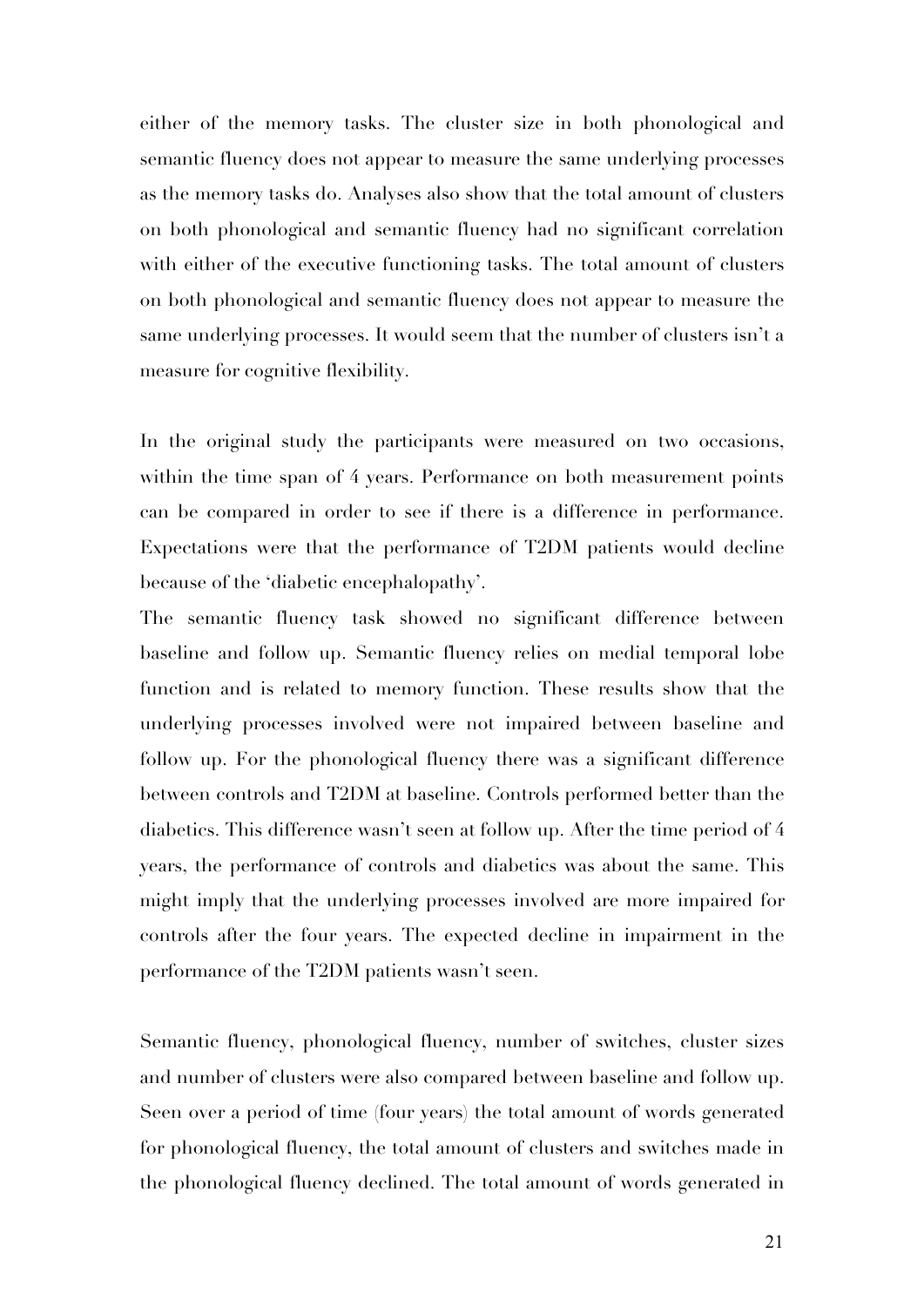the semantic fluency and the total amount of clusters made in the semantic fluency also declined for the whole group (T2DM and controls). When T2DM were taken apart for analyses, the total amount of clusters made in the phonological fluency, the total amount of words generated in the semantic fluency and the total amount of clusters and switches made in the semantic fluency also declines, seen over a period of time.

The ability to create clusters, including producing subcategories, is dependent on verbal memory and word storage. The ability to shift between clusters depends on cognitive abilities such as strategic search, set shifting and cognitive flexibility (Koren et. al, 2005). So the results stated above, show that for the total group and the diabetics, for semantic as well as phonological fluency performance declined and this might also imply that the underlying processes involved such as memory and executive functioning might also have declined.

In this study a difference was found for phonological fluency and for time in the semantic fluency, but no differences were found for clustering, switching and the total number of words in both semantic and phonological fluency. Between baseline and follow up differences in clustering, switching and total number of clusters were found. A more qualitative way of measuring does seem to find differences in performance only over a period of time, but the underling processes it says to measure were not found. Yes the performance can be broken up in smaller abilities, such as clustering and switching, but to say that it pin points the underlying processes of performance, no. Is it therefore a wise decision to make a distinction in total amount of words, clustering, cluster sizes and switching? Maybe at the individual level. At an individual level it could show if the problem is that a person cannot switch between subcategories or if someone simply can't retrieve words from memory. One could conclude that it is a qualitative way of measuring verbal fluency. It might be helpful at breaking down the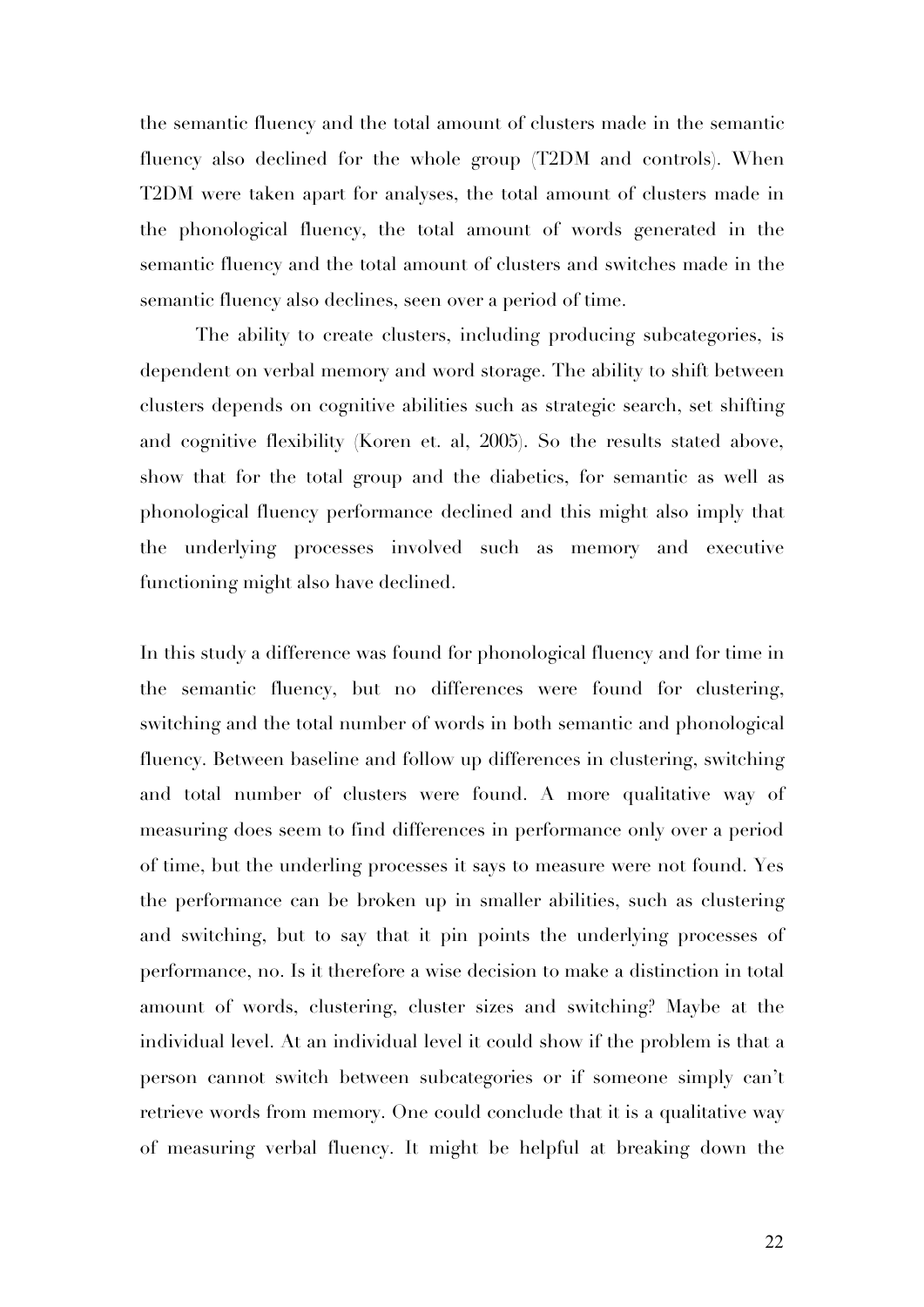performance at an individual level and give a glimpse at the subtle processes and/or strategies used.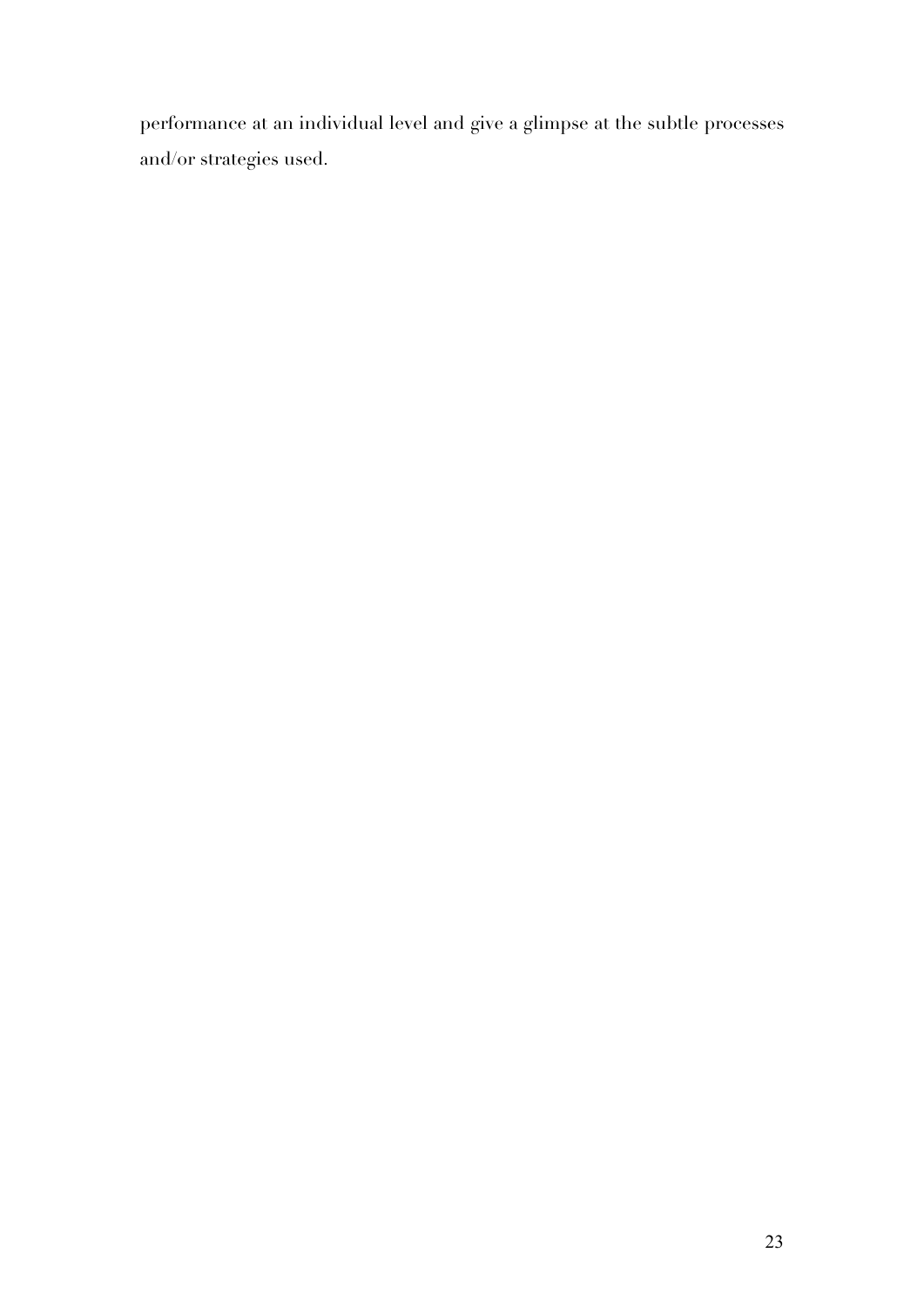## **REFERENCES**

- Abwender, D.A., Swan, J.G., Bowerman, J.T., & Connoly S.W. (2001). Qualitive Analysis of Verbal Fluency Output: Revieuw and Comparison of Several Scoring Methods. *Assesment, 8 (3),* 323-336.
- Auriacombe, S., Fabrigoule, C., Lafont, S., Amieva, H., Jacqmin-Gadda, H. and Dartigues, J.F. (2001). Letter and category fluency in normal elderly participants: a population based study. *Aging Neuropsychology and Cognition, Vol 8(2),* 98-108.
- Berg, van den E. (2009). *Type 2 Diabetes and Cognition: Neuropsychological sequelae of vascular risk factors im the ageing brain.* Enschede: NL : Ipskamp Drukkers B.V.
- Brands, A.M.A., Berg, van den E., Manschot, S.M., Biessels, G.J., Kapelle, L.J., Haan de E.H.F., & Kessels, R.P.C. (2007). A detailed profile of cognitive dysfunction and its relation to psychological distress in patients with type 2 diabetes mellitus. *Journal of the International Neuropsychological Society, 13*, 361-373.
- Crowe, S.F., (1998). Decrease in Performance on the Verbal Fluency Test as a Function of Time: Evaluation in a Young Healty Sample. *Journal of Clinical and Experimental Neuropsychology, 20 (3),* 391-401.
- Hurks, P.P.M., Schrans, D., Meijs, C., Wassenberg, R., Feron, F.J.M., & Jolles, J. (2010). Developmental Changes in Semantic Verbal Fluency: Analyses of Word Productivity as a Function of Time, Clustering and Switching. *Child Neurospychology, 16 (4),* 366-387.
- Troster, A.I, Fields, J.A., Testa, J.A, Paul, R.H., Blanco, C.R., Hames, K.A., Salmon, D.P., & Beatty, W.W. (1997). Cortical and subcortical influenceer on clustering and switching in the perfomance of verbal fluency tasks. *Neuropsychologia, 36 (4),* 295-304.

Troyer, A.K. (2000). Normative Data for Clustering and Switching on Verbal